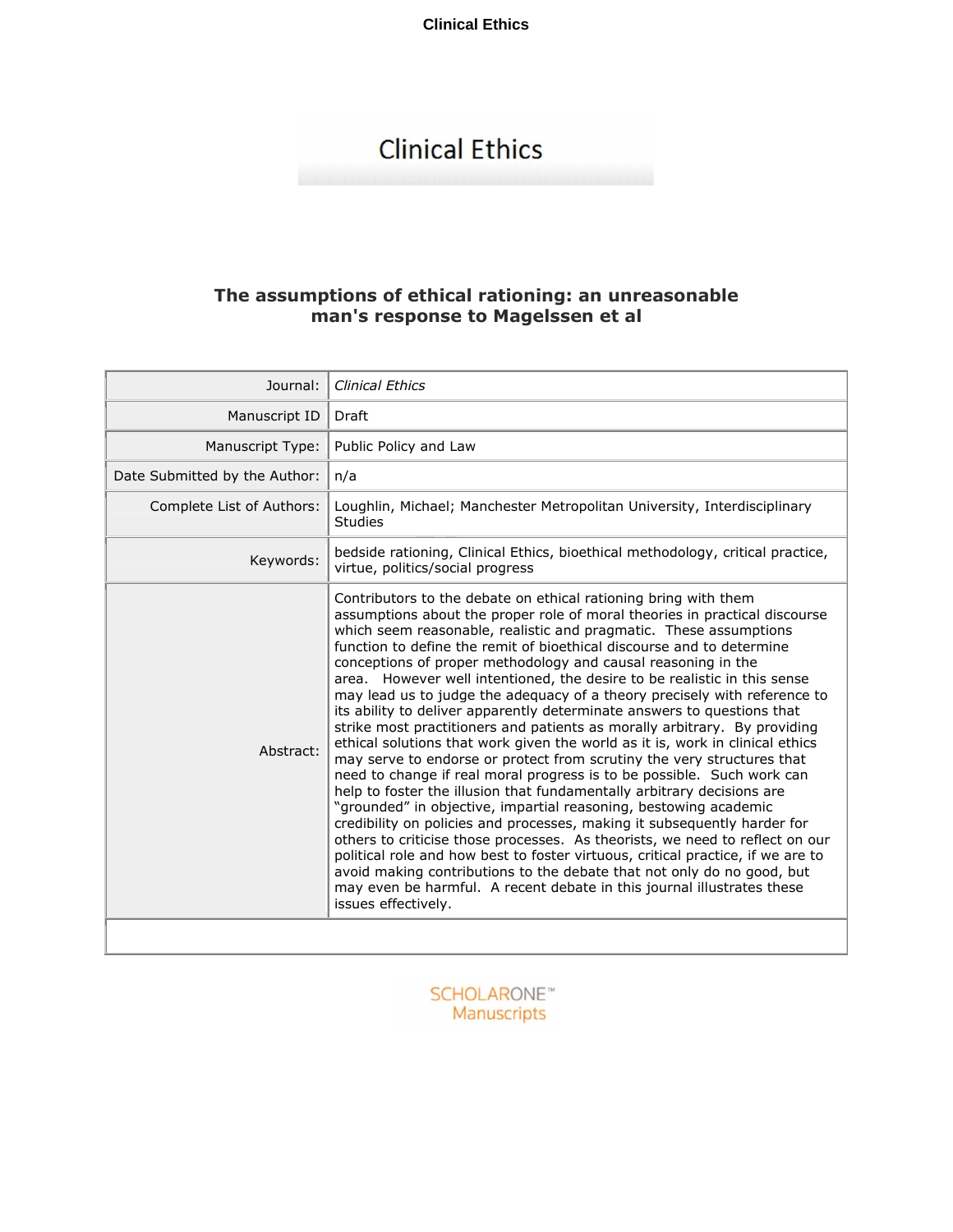| 41       |
|----------|
| 42       |
| 43       |
|          |
| 44       |
| 45       |
| 46       |
| 47       |
|          |
| 48       |
| 49       |
| 50       |
|          |
| 51<br>52 |
|          |
| 5<br>ś   |
| 54       |
| 55       |
|          |
| 56       |
| 57       |
| 58       |
| 59<br>)  |
|          |

# **The assumptions of ethical rationing: an unreasonable man's response to**

**Magelssen et al**

Short title: Assumptions of ethical rationing

Michael Loughlin, PhD

Professor of Applied Philosophy

Department of Interdisciplinary Studies, MMU Cheshire

Manchester Metropolitan University, UK

Correspondence:

of Interdisciplinary Stute<br>
we, Cheshire CW1 5DU Prof Michael Loughlin, Department of Interdisciplinary Studies, Manchester Metropolitan

University, Crewe Green Road, Crewe, Cheshire CW1 5DU, UK. Phone +44 161 247 5420

Email: m.loughlin@mmu.ac.uk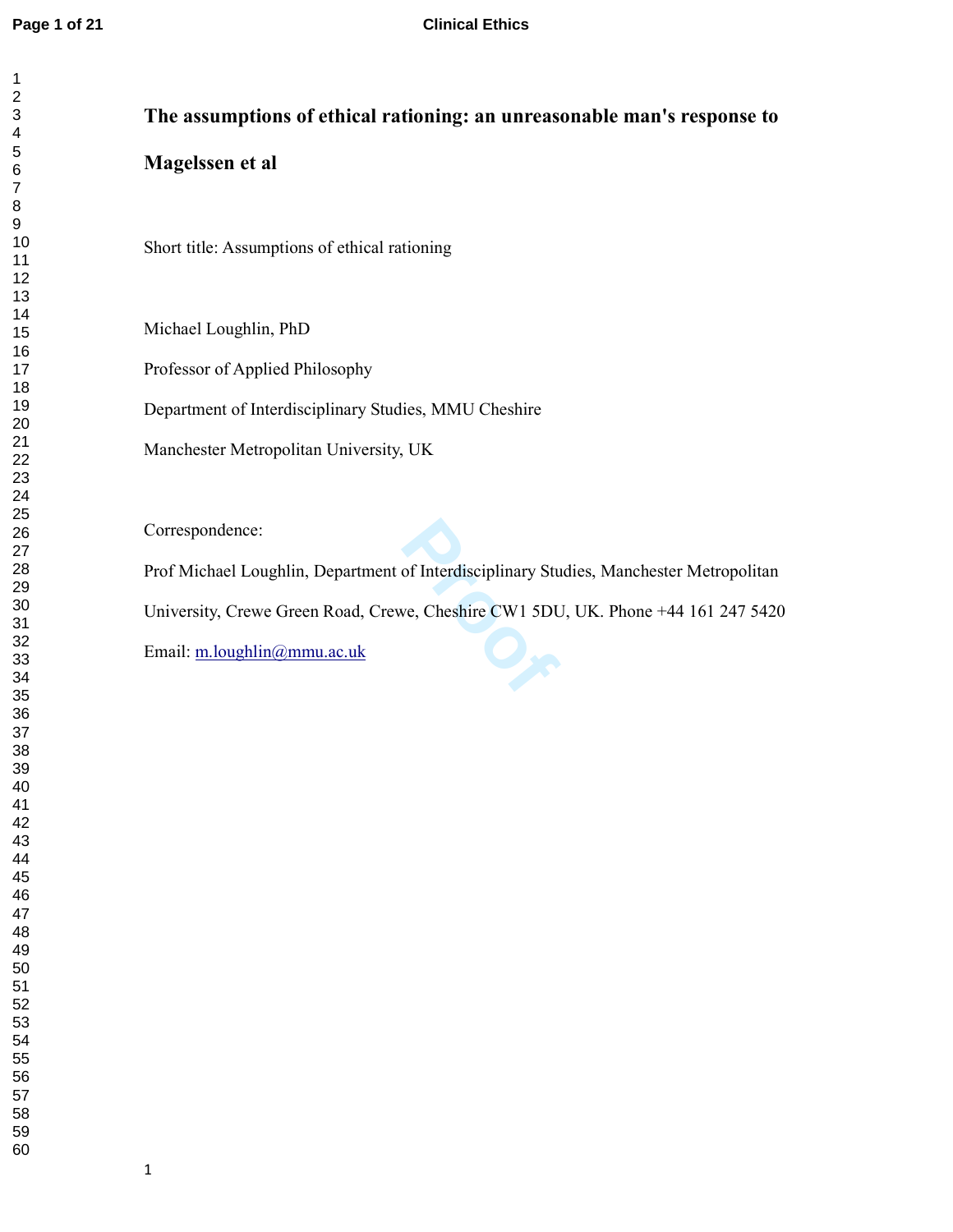#### **Abstract**

er the musion that rund<br>asoning, bestowing acarder for others to critic<br>le and how best to fosta<br>the debate that not only Contributors to the debate on ethical rationing bring with them assumptions about the proper role of moral theories in practical discourse which seem reasonable, realistic and pragmatic. These assumptions function to define the remit of bioethical discourse and to determine conceptions of proper methodology and causal reasoning in the area. However well intentioned, the desire to be realistic in this sense may lead us to judge the adequacy of a theory precisely with reference to its ability to deliver apparently determinate answers to questions that strike most practitioners and patients as morally arbitrary. By providing ethical solutions that work given the world as it is, work in clinical ethics may serve to endorse or protect from scrutiny the very structures that need to change if real moral progress is to be possible. Such work can help to foster the illusion that fundamentally arbitrary decisions are "grounded" in objective, impartial reasoning, bestowing academic credibility on policies and processes, making it subsequently harder for others to criticise those processes. As theorists, we need to reflect on our political role and how best to foster virtuous, critical practice, if we are to avoid making contributions to the debate that not only do no good, but may even be harmful. A recent debate in this journal illustrates these issues effectively.

#### **Keywords**

bedside rationing, clinical ethics, bioethical methodology, critical practice, virtue, prioritysetting, politics, social progress, causal reasoning/responsibility, justice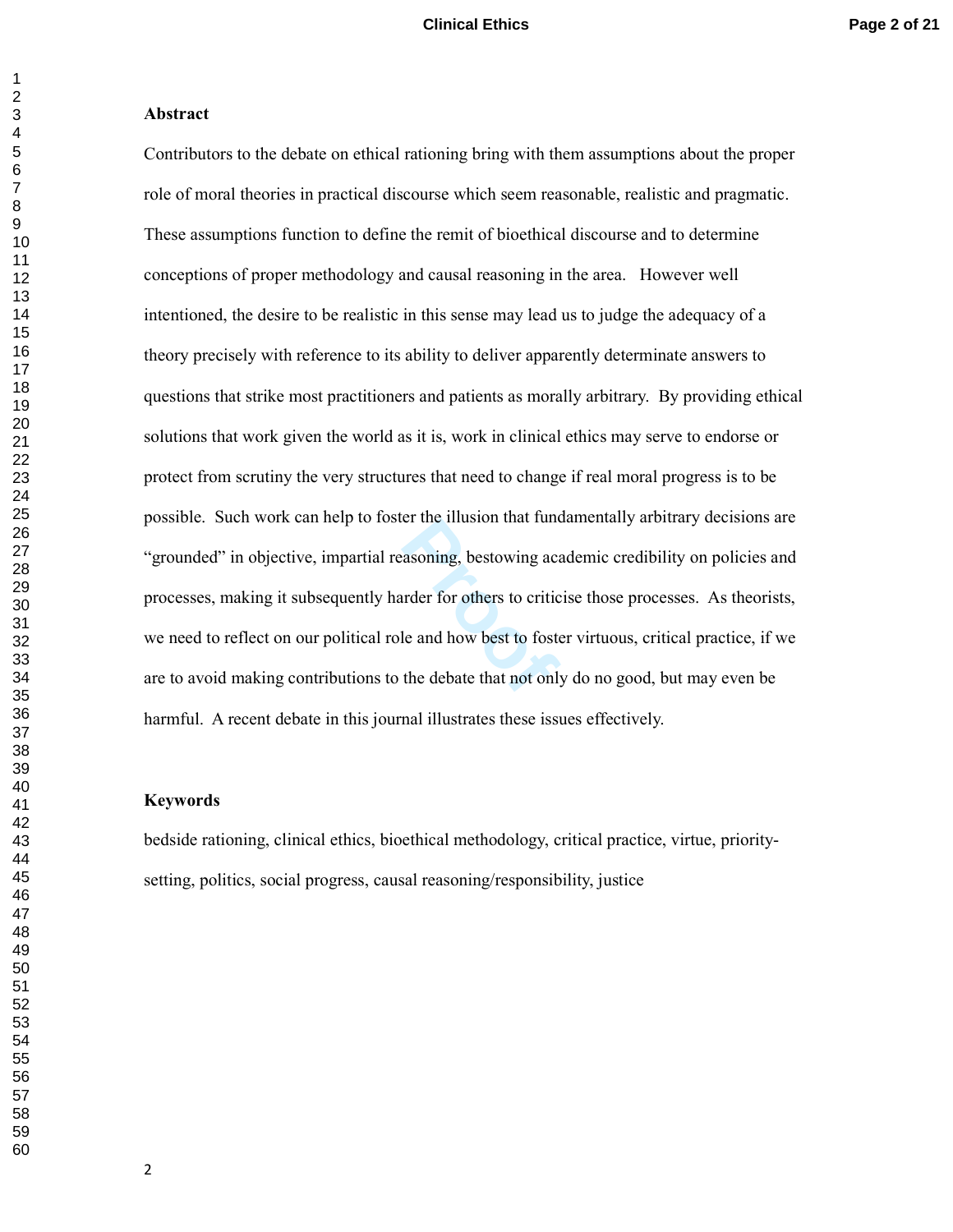#### **Page 3 of 21 Clinical Ethics**

*"The reasonable man adapts himself to the world; the unreasonable one persists in trying to adapt the world to himself. Therefore, all progress depends on the unreasonable man."(GB*   $Shaw$ <sup>1</sup>

All questions contain assumptions: this is uncontroversial. If we ask a particular British celebrity whether or not he has stopped abusing children then we risk being sued, as our question logically presupposes that he once abused children. The more complicated or nuanced the question, the more difficult it may be to spell out its assumptions. Clinical bioethicists will agree that the sort of questions they ask about how to ration 'realistically' and 'ethically' contain assumptions, but may regard those assumptions as reasonable, because they reflect the realities of the health care systems and practices they aim to affect.<sup>2, 3</sup>

systems and practices<br>ing economists and mo<br>y, their own assumption<br>vide methods of argum I have argued that academics, including economists and moral philosophers, need to identify, and subject to careful critical scrutiny, their own assumptions when they theorise about such practices.4-6 Our goal may be to provide methods of argument or analysis to improve the decision-making processes that determine practice. But in the real contexts we aim to affect, our work may fail to do any positive good, and may even be harmful.  $^{4}(p158)$  In some cases, the attempt to 'solve' a particular problem 'ethically' may serve to endorse or protect from scrutiny the very structures that need to change if real moral progress is to be possible; unchallenged (because apparently reasonable) assumptions can function to distort the process of moral reasoning, thereby discouraging virtuous and critical practice. (*op cit.*) By providing certain 'realistic' solutions to practical problems, meaning ones that work given the world as it is, theorists advising governments, local authorities and professional bodies can help to foster the illusion that fundamentally arbitrary decisions and constraints have the support of, or are grounded in, "objective, impartial reasoning informed by experts". (*ibid.* p182) This in turn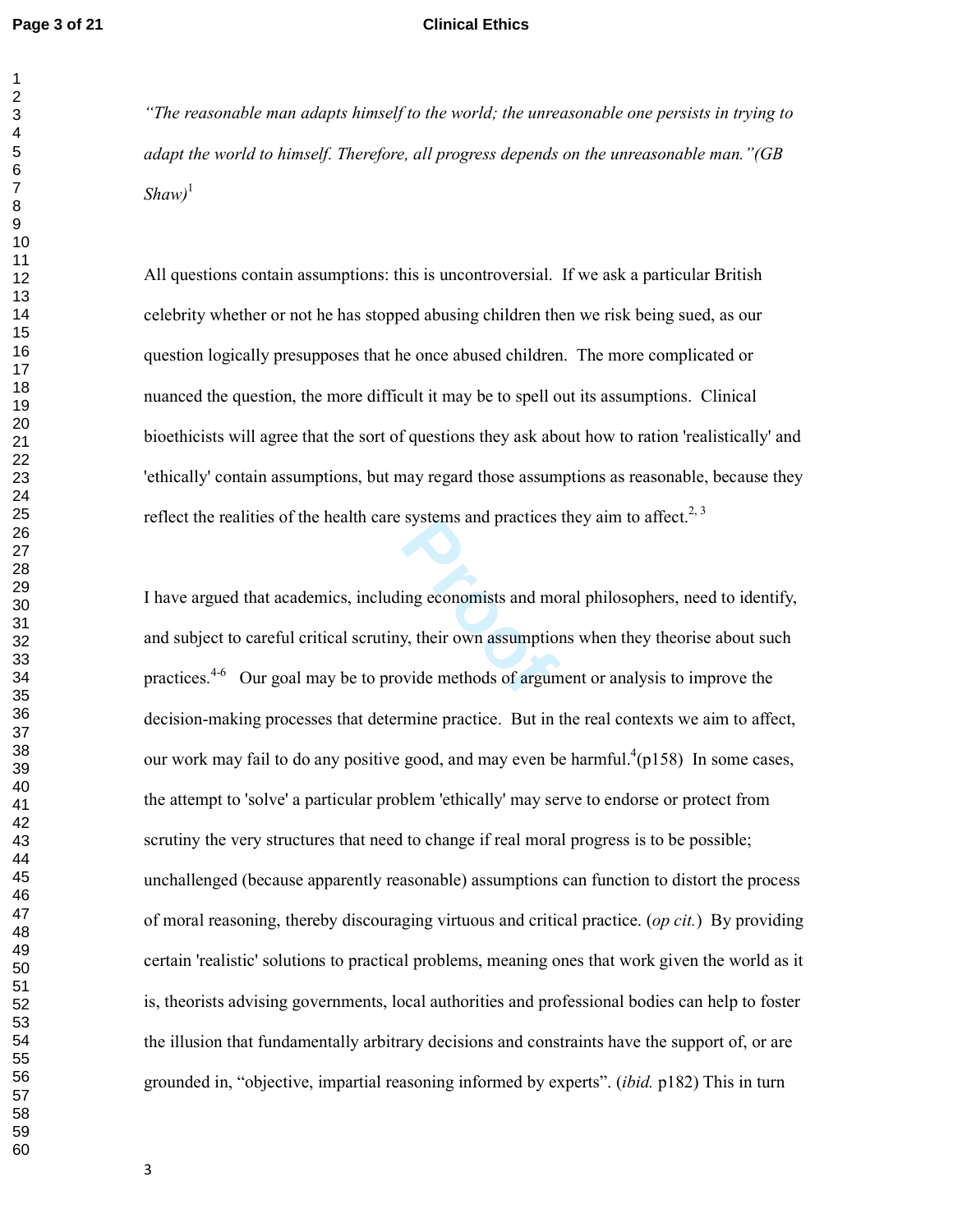### **Clinical Ethics Page 4 of 21**

can promote a mentality I characterised as "formalism",(*ibid.* pp199,232) whereby practitioners with context-specific knowledge are encouraged to think of their own moral intuitions, developed via an interaction with their patients, as merely "subjective" reactions, in contrast to such impartial reasoning. Whether intended or not, the political role of the theorist, I argued, was often to "bestow academic credibility" on policies and processes, making it subsequently harder for others to criticise these processes – where "others" included patients demanding the best care available, and professionals attempting to "defend their corner", to protect their traditional values and practices from random transformation to suit the prevailing political currents and economic agendas.

Figure 3.1 and Magelsser<br> **Property** debates in clinic<br>
ds to his being perceive<br>
using to change his praces that are in fact not a The debate in this journal between Wyller<sup>7, 8</sup> and Magelssen et al  $<sup>3</sup>$  suggests to me that these</sup> concerns are still very relevant to on-going debates in clinical ethics. Wyller's attempt to "defend his corner" as a clinician leads to his being perceived as either ignorant or in denial of certain realities; as unreasonably refusing to change his practices in the light of those realities; or as wedded to theoretical approaches that are in fact not adequate for sound practical reasoning. In other words, he is either insufficiently realistic, or insufficiently practical/pragmatic, or both. So, for instance, his insistence that "scarcity in healthcare" is the result of political factors and not simply "a given" is taken by his critics to reflect an ignorance of, or refusal to admit ("let on") the true, "pervasive" nature of the "phenomenon" of rationing.<sup>3</sup>(p2) His scepticism about the attempt to apply universal moral principles to determine "fair" decisions in particular cases, and his claim that the outcomes of any such reasoning process are likely to be morally "arbitrary" (Wyller<sup>7</sup> p258, cited by Magelssen et al, p6) provokes an answer that is helpful in revealing his critics' own fundamental assumptions about the proper role of moral theories in practical discourse. As we will see, they effectively stipulate that a "sound ethics of physician-patient relationship" must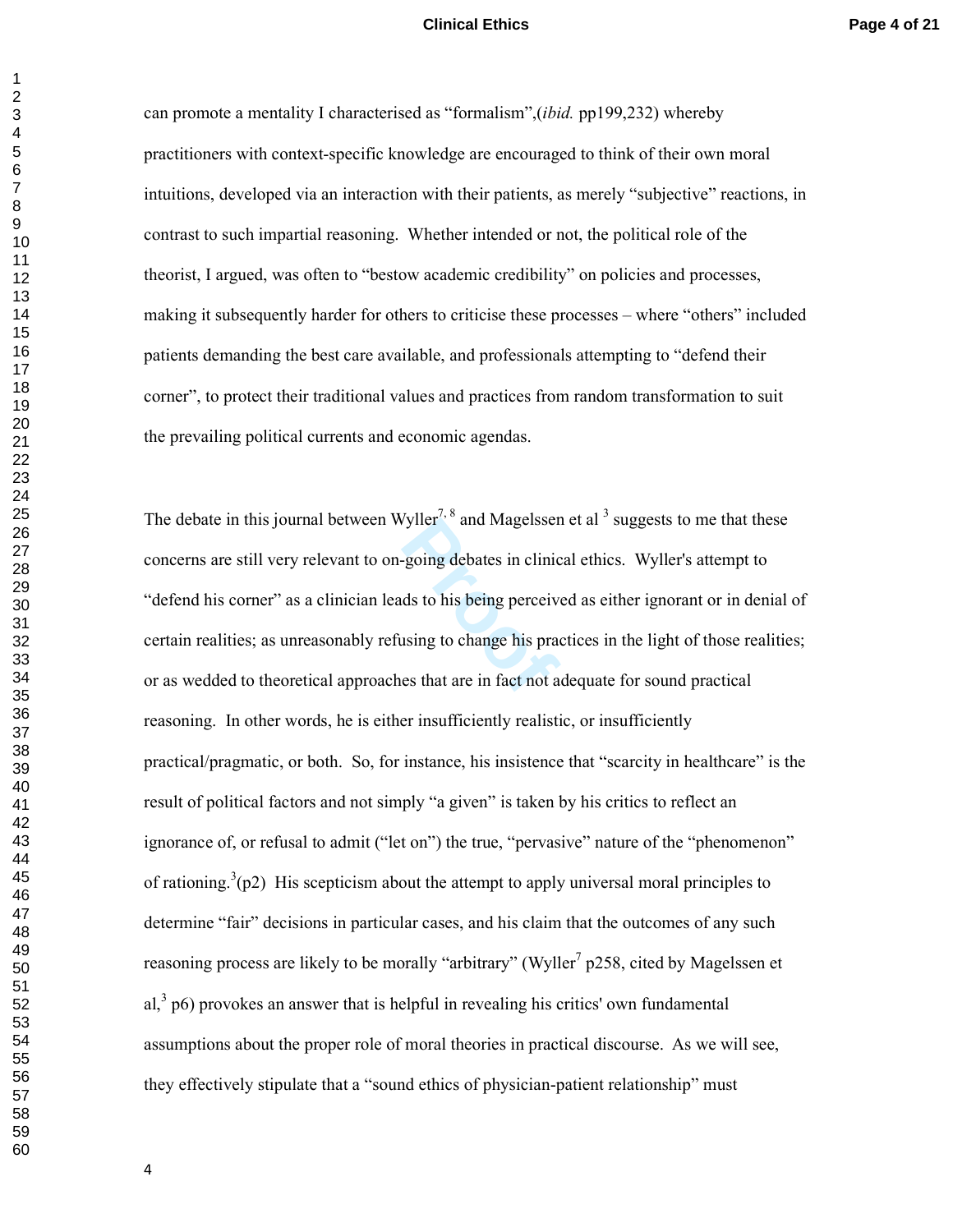#### **Page 5 of 21 Clinical Ethics**

"accommodate" the fact that rationing is "unavoidable", where "accommodating" this fact includes providing practical guidance – non-arbitrary answers – to questions about how to ration in particular cases.

### **The unreasonable man**

entality spurred by hea<br> **Propertially** of an overa<br>
fair and transparent pro<br>
ect to the outcomes of r<br>
st rationing, accompan In fact, it seems to me, Wyller's role in this exchange is that of Shaw's "unreasonable man". However well intentioned, his critics' attempts to get him to conform to the project of 'bedside rationing' are part of a process that stifles protest and undermines complaint on the part of those either working within health systems, or users of the systems who feel disadvantaged by being on the losing side of a given resource-allocation decision. Hence their somewhat disparaging comments about "sentimentality spurred by heart-wrenching stories of individual patients or groups", in contrast to the rationality of an overall system founded on "general principles... decided upon through a fair and transparent process."(p5) While they do not deny that there can be a "tragic" aspect to the outcomes of rationing decisions, $(p5)$  the very existence of developed theories of just rationing, accompanied by evidence that the rationing process was "performed explicitly and in line with justified moral principles"(p2) serves to break the link between that sense of tragedy, the patient's feeling that her current situation is "unfair" and any conclusion to the effect that she has suffered a genuine injustice. When all the ethically and pragmatically endorsed policy calculations have been performed, there is a remainder, a 'left-over' feeling that injustice at the personal level has been defined out of existence to enable the ascription of 'justice' at the impersonal, societal level. This is what frustrates and distresses the quite properly compassionate professional.

Magelssen et al recognise this sense of unease and concede that rationing procedures may "mask the residual dimension" of regret at the "loss of the very real goods"(p4) that were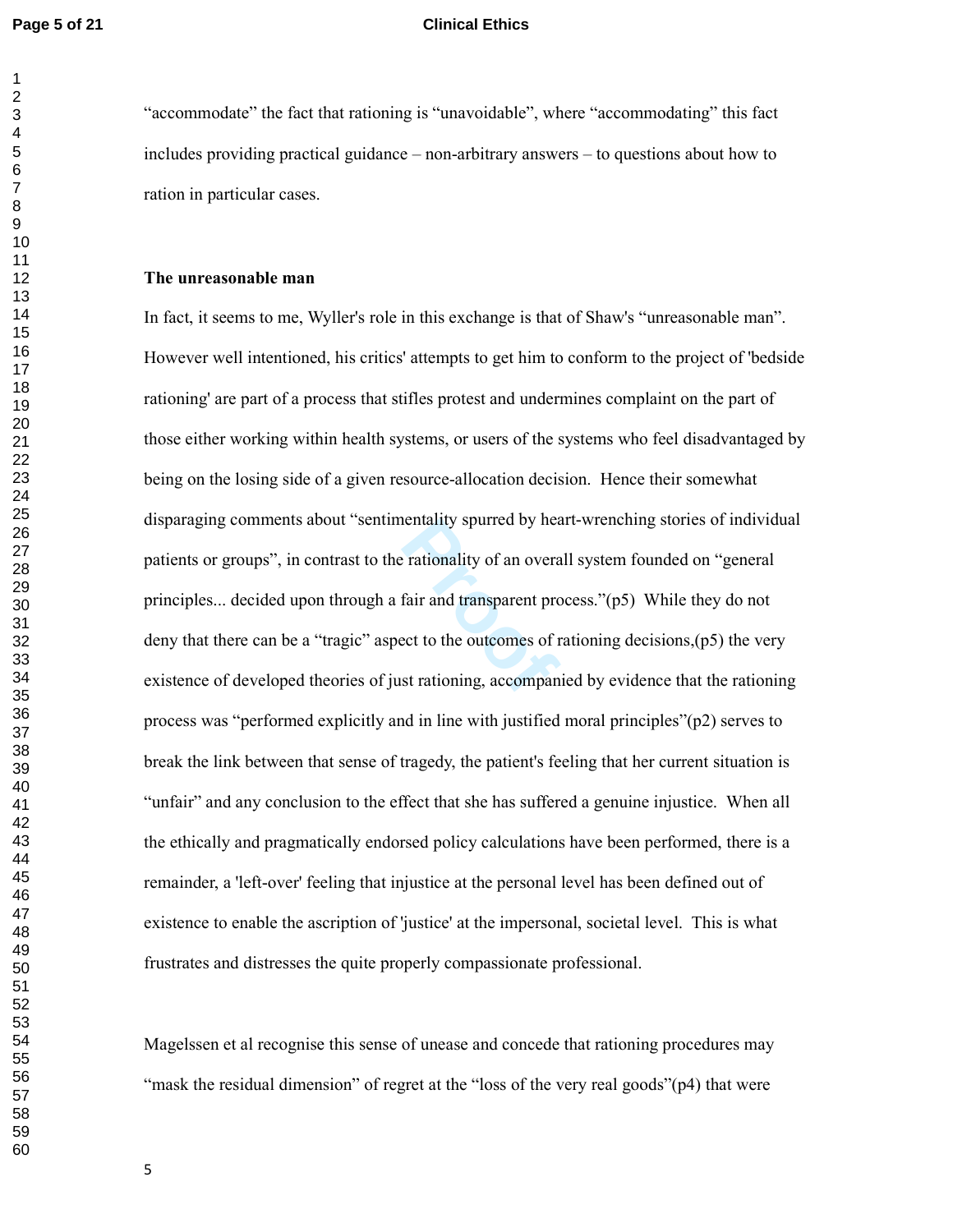### **Clinical Ethics Page 6 of 21**

promised by the de-prioritised possibilities. Even so, the logic of their position dictates that they regard this outcome as "unfortunate" rather than unjust. While we might kindly overlook the patient's linguistic error in claiming that her preventable suffering is "so unfair", if that suffering is the outcome of a "systematic approach to priority setting"(p4) then in the sense that matters (the sense that determines action) she is (on this view) strictly incorrect. It's regrettable, unfortunate, even tragic – but not unjust. For if we were to admit that an outcome was at once unjust and unavoidable given the system as it is, then this would have the radical implication that that system needed changing as a matter of the utmost moral urgency, because it *necessitates* injustice – and this possibility seems to be one ruled out as beyond the scope of a 'pragmatic' debate meant to inform practitioners in the real world.

**Propertively**<br>**Propertively**<br>**Properties**<br>**Properties**<br>**Properties**<br>**Properties**<br>**Properties**<br>**Properties**<br>**Properties**<br>**Properties**<br>**Properties**<br>**Properties**<br>**Properties**<br>**Properties**<br>**Properties**<br>**Properties**<br>**Propertie** Defenders of 'bedside rationing' believe that reasonable practitioners will operate with a realistic sense of what is affordable given the resource base for the system as a whole, and will not demand more for their patients merely because they are their patients. From their perspective, clinicians like Wyller are being partial in a morally problematic sense elicited by the characteristically Kantian question: 'what if everybody did that?' If the outcome of everybody's refusal to 'ration at the bedside' would stretch the health system's resources beyond its politically determined limits, then Wyller is either being unreasonable (or indeed unjust) in asking for more for his particular patients than for others, or he is simply being unrealistic regarding what the system can sustain. What this approach to clinical ethics takes as "given", then, is the fact of "scarcity" in the sense of the particular, finite limits allocated to health care in the economic system within which the practitioner must operate. These economic facts effectively provide the moral framework for the debate: they form the basis from which all thinking about what it is reasonable to ask for on behalf of one's patients should begin, thus marking out the remit of the debate about bedside rationing.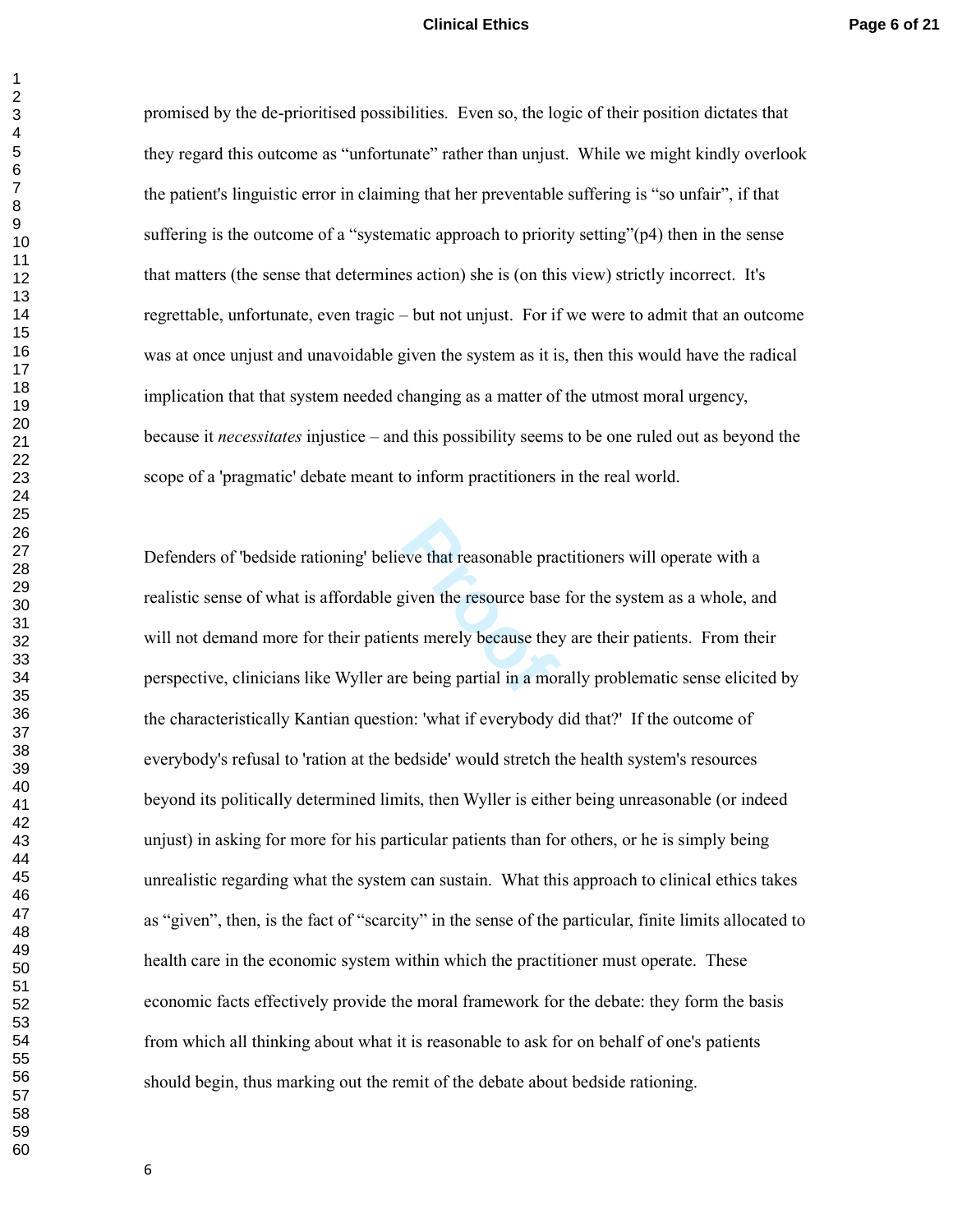#### **Page 7 of 21 Clinical Ethics**

of resources and experience of resources and experience the global economy. If rationing in clinical ethical experience the set priorities ethical experience the set priorities ethical experience of  $P$ Other questions (crucially including, how much of a society's economic base should be devoted to providing health care) are not illegitimate; they are just part of a different debate. Magelssen et al see no contradiction in Wyller agreeing to 'ration at the bedside', while remaining one of those clinicians "who decry what they perceive as the underfunding of healthcare"(p4). Indeed, he should be "eager to support efforts to instigate transparent priority setting based on morally justified criteria and procedures... *until* he succeeds in convincing the electorate and the politicians that healthcare funding must be increased dramatically." (*op.cit*) It is not that they want to dismiss his political views about the underfunding of healthcare, or any other views he might have about the irrational, wasteful and grotesquely unequal distribution of resources and expenditure within the developed national economies of the world and the global economy. It is just that those questions are beyond the remit of the debate about rationing in clinical ethics, where the question is: given the resources in fact available, how do we set priorities ethically?

What is not clear is why, given these limitations, any non-arbitrary answer to the question of how to ration justly should be possible in the sort of controversial cases where the authors regard guidance from ethical theory as being needed. To take an example considered by Magelssen et al (p3) and discussed at greater length below, suppose some health policymakers have to decide whether to prioritise spending on reconstructive surgery for breast cancer patients who have undergone mastectomy or surgery for children with cleft lip and palate. To suggest that one can use some theoretical device, be it Kantian moral theory, Rawlsian conceptions of distributive justice or the health economists' Quality-Adjusted Life Year (QALY) to determine the answer is to assume that there really is a correct answer here, that the choice is not morally arbitrary.<sup>i</sup> Why should that be the case? This at least needs a lot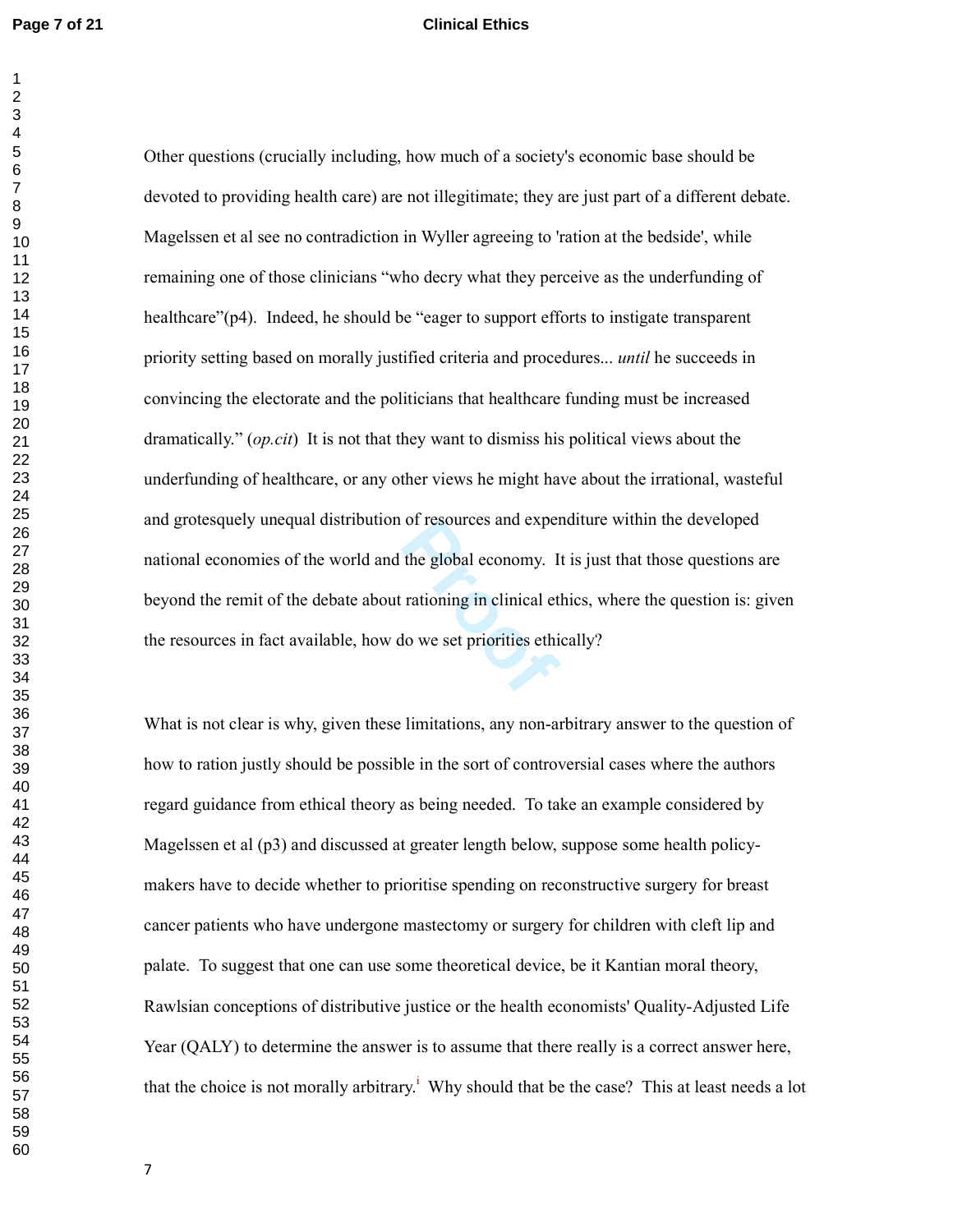### **Clinical Ethics Page 8 of 21**

of argument – it should not be an assumption of the discourse. There is a danger, as we'll see, that if we participate seriously in the rationing debate, we may end up judging the adequacy of a theory precisely with reference to its ability to deliver apparently determinate answers to questions which, our sound moral intuitions tell us, should not have any such answer. In such cases, the theory functions to enable those making policy decisions to claim an authoritative, rational status for choices that would otherwise be perceived as arbitrary.

<sup>2</sup><sup>, 4</sup> (p6) Years ago I w<br>five delegates at a bioe<br>hain lecture theatre kill:<br>i, I was made to feel lik Should literally any question about what one ought to do admit of a determinate answer, whatever the options presented and whatever the background conditions restricting the options? Bioethics discourse has produced its share of bizarre discussions of what one should do in imaginary cases, that in fact only served to illustrate the absurdity of some questions beginning: "What should you do if...?"<sup>4</sup>(p6) Years ago I was asked what I should do if a James Bond villain tells me to shoot five delegates at a bioethics conference – or else his associate will set off a bomb in the main lecture theatre killing many more, perhaps all the delegates. When I refused to answer, I was made to feel like the celebrity mentioned in my first paragraph, confronted with an insistent request for a 'straight answer' to a question that does not admit of one. For clearly, there is no non-absurd, non-offensive way to reason my way to an answer as to which delegates I "should" kill. Should I target the old, those who look ill, or maybe even the disabled, making all manner of assumptions that many would regard quite rightly as utterly offensive, as to how we measure the value of a person's life? Of course not. If the death of at least five of the delegates really was unavoidable (and if I regarded myself as responsible not only for what I did but for what my actions and omissions led to others doing) then I should admit that the choice as to *which* people I select is random, morally arbitrary.<sup>ii</sup> But surely, my reasoning would be better employed in considering ways that I might avoid the problem altogether and get the better of the villain. Similarly, in the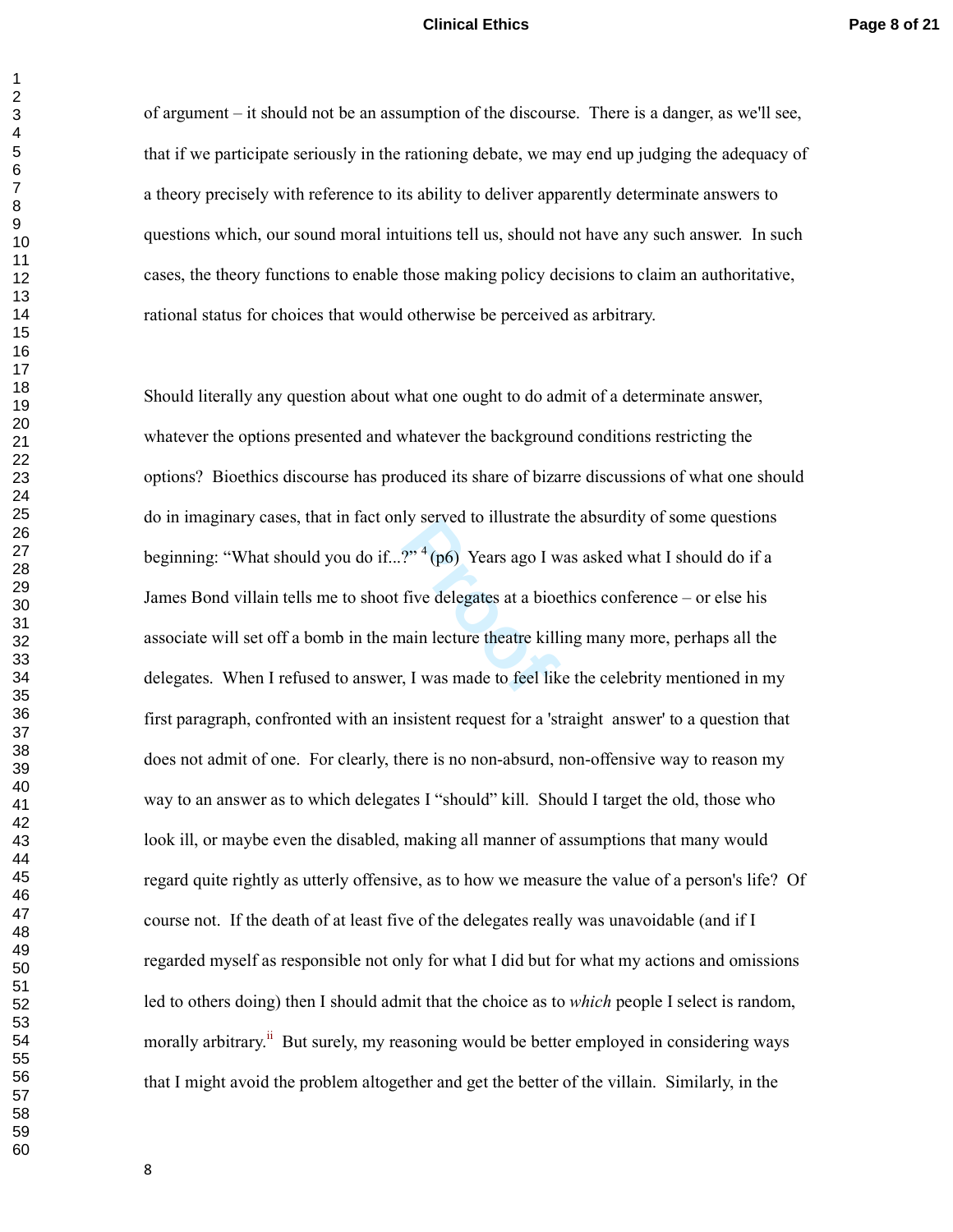#### **Page 9 of 21 Clinical Ethics**

real case of the choice between the two groups of patients, might not our reasoning faculties be better employed in thinking of ways to arrange our social order such that the needs of both the thoroughly deserving groups in the example could be met – ie engaging in the sort of political discourse that is ruled beyond the remit of the rationing debate?

In contrast to his critics, Wyller sees his primary obligation as to the patient in front of him, not to the politician whose job it is to make the whole system 'tick over' effectively.<sup>7</sup> (pp259-60) Utilising the insights of Aristotle and Levinas in his search for a "moral framework" for the role of caregiver, he argues for a form of "moral nearsightedness" exemplified by the New Testament's Good Samaritan:

ether part of his limited<br>all the poor in Palestine<br>al in need."(p260) "The Samaritan did not consider whether part of his limited resources should be reserved for another individual or spread among all the poor in Palestine. His moral obligation was awakened by the particular individual in need."(p260)

According to Wyller's version of the "ethics of proximity"(p257), for each of us it is true that: *my* moral remit is determined by the needs of the person the New Testament would identify as my "neighbour": "every human being who incidentally comes in my way deserves my compassionate care".(*op.cit*)

Far from viewing this mentality as socially irresponsible, I think Shaw would point out that it is in fact this sort of "unreasonable" refusal to make the system tick over that creates a political imperative for change. If a system prevents us from giving people the care they *deserve*, then that system represents not a starting point for ethical thinking, but an arbitrary barrier to moral practice. Of course, we need to recognise its reality and to understand its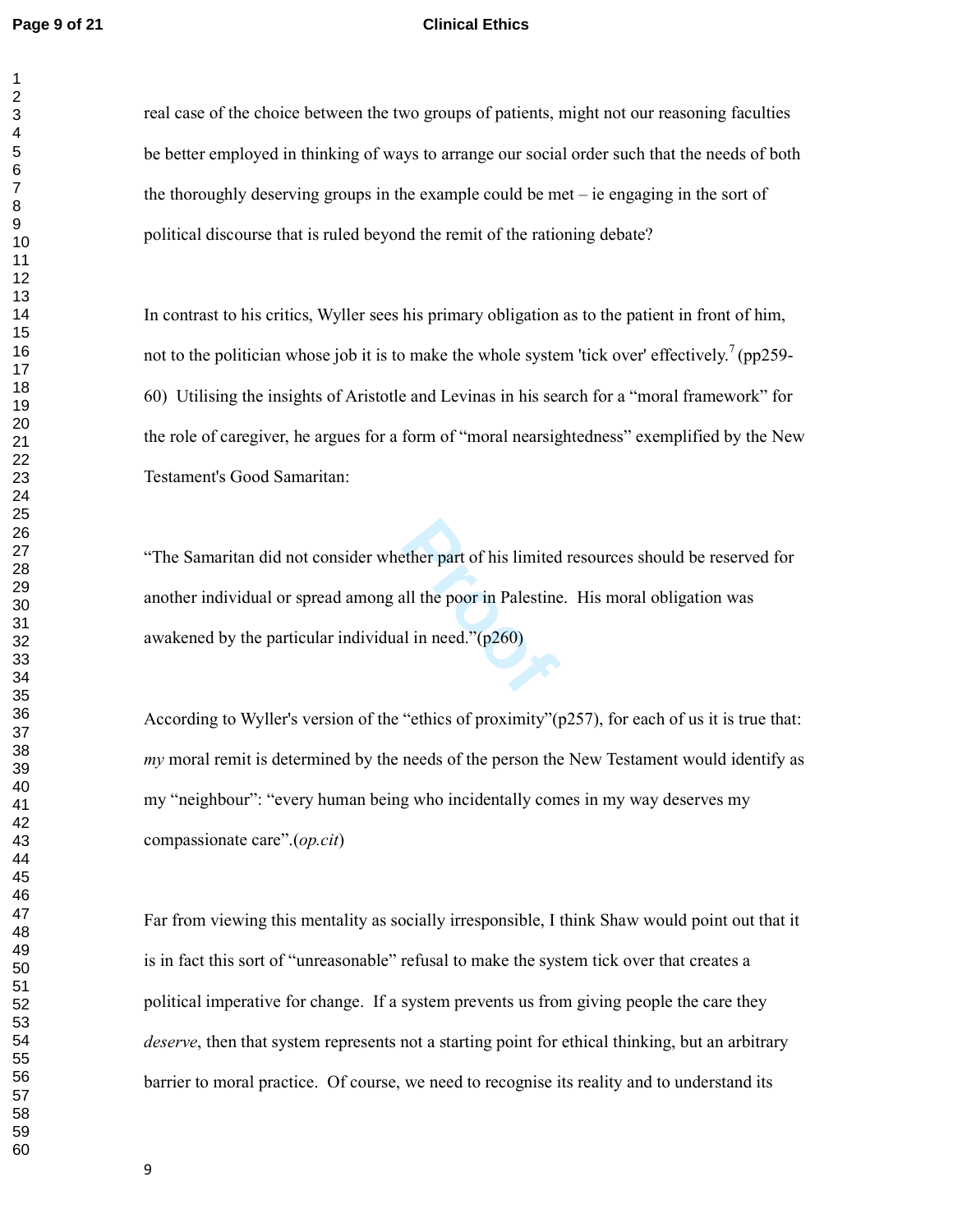**Provided Assumes the Example 18 September 18 September 18 September 18 September 18 September 18 September 18 September 18 September 18 September 18 September 18 September 18 September 18 September 18 September 18 Septemb** workings, but our attitude towards it should be strategic – it is something to be negotiated, challenged where possible, but not willingly and routinely accommodated. The more people who think like this, the more we have a 'bolshy' workforce and critical citizenry,  $9$  the more we have a population prepared to call its political leaders to account. The 'reasonable' clinician, perhaps prepared to "decry" an underfunded system, but only on his days off work, is likely to prove less of a challenge to underfunding and arbitrary restraint than one who, like Wyller, states openly that he will not "try" to accommodate demands incompatible with his own, thought-through ethic of care. If workers who do the jobs that really matter do start to demand, en masse, to be properly resourced, and if they win the support of the public in doing so, then perhaps we could see some genuine social progress. In the meantime, if Wyller manages to win better treatment for his patients then he will not repent or see himself as 'the cause' of other patients losing out – as though he were responsible morally for the economic constraints on the system which he did not create.

### **Causal reasoning in the rationing debate**

In response, Magelssen et al might protest that he *is* responsible. He did not create the constraints within which he must practice, but he is responsible for being aware that the system is resource-constrained. It follows, logically, that any additional benefits he secures for his patients will be achieved at a cost to patients elsewhere. As Alan Williams, the health economist and inventor of the QALY used to say, "in a resource-constrained system 'cost' means 'sacrifice'."  $^{10}$  (p223) They give an example which they believe illustrates this point effectively.

In Norway, "breast cancer patients who had undergone mastectomy bared their scars at a rally outside of parliament, in order to protest the long waiting lists for reconstructive surgery" <sup>3</sup>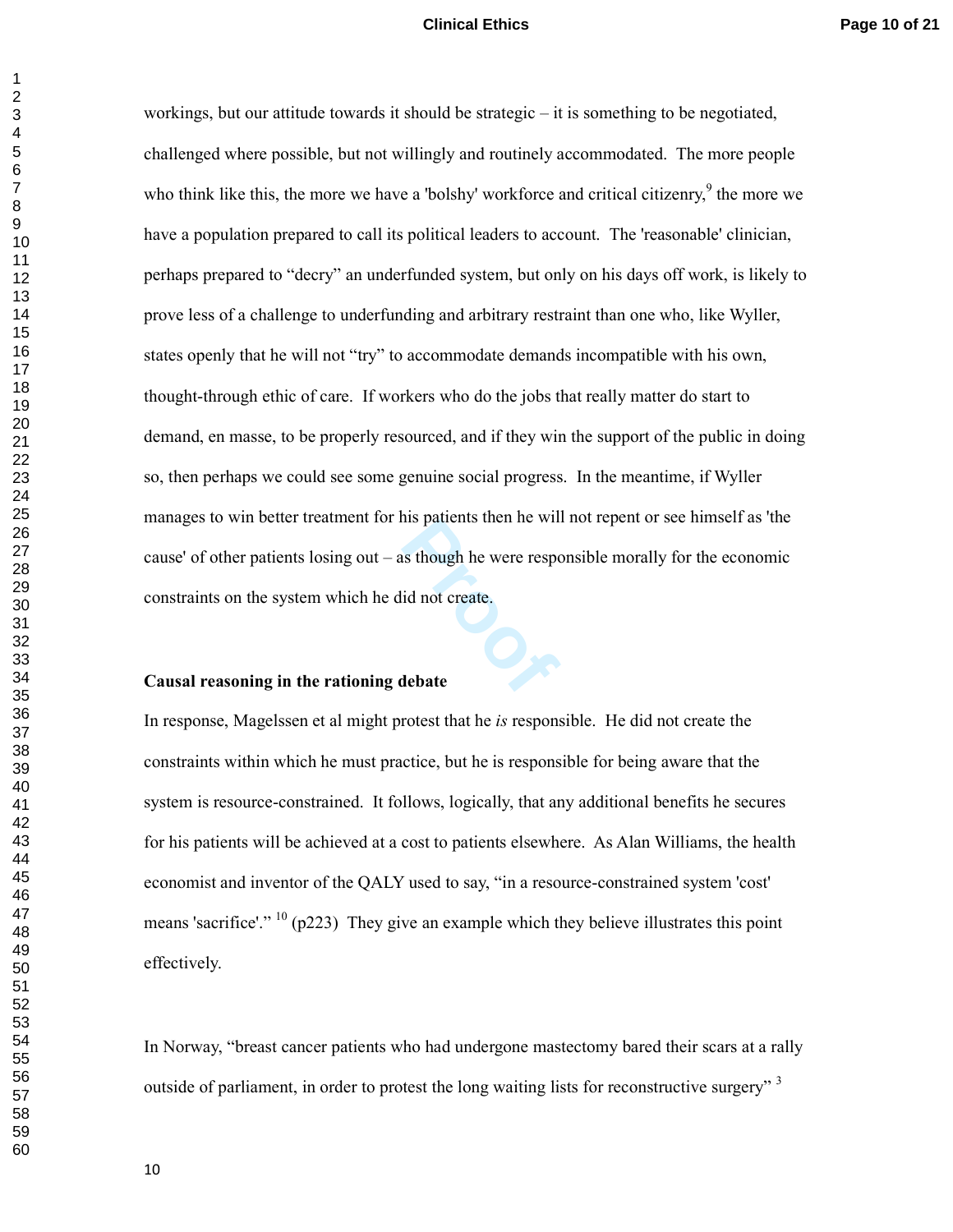#### **Page 11 of 21 Clinical Ethics**

(p3) as part of an ultimately successful campaign on the part of these patients to improve their lot. Far from congratulating the campaigners, the authors report that it was later "acknowledged" (by the Norwegian Ministry of Health and Care Services) that "this allocation of healthcare resources at the macro level had the very unfortunate side-effect of increasing waiting lists for surgery for children with cleft lip and palate".(p3) In other words, the politicians who made the concession chose not to increase the overall health budget – not to charge a little more in taxes to the super-rich or large corporations, not to cut spending on armaments, on their own salaries and perks or indeed the inflated salaries of game show hosts and other socially useless<sup>iii</sup> celebrities (no doubt because they understood that such options were 'beyond their remit'). Instead they transferred the money from somewhere else in the health system and the children became what Williams would call the "sacrifice" in this case.

de-effect" of the campa<br>
a "side-effect" of Y is<br>
em to be attributing res Magelssen et al describe this as a "side-effect" of the campaigners' actions. It's worth noting that this is a *causal* claim: to say X is a "side-effect" of Y is surely to to attribute causal responsibility to Y for X. So they seem to be attributing responsibility for the suffering of the children to the women who bravely campaigned for an end to their own suffering, and to all who supported them. If this is not what they are doing, then what exactly is the point they are making via this example?

How do they arrive at this causal claim? The manner of reasoning here seems straightforward: they consider a counter-factual statement that 'had that money not been spent on the one group of patients, it could have been spent on the other,' note its truth and promptly conclude that the spending on the one group caused/rendered inevitable the cuts to spending on the other. But in that case, any number of other counter-factual propositions could provide an equally credible basis for the attribution of causal responsibility. Had the politicians made a different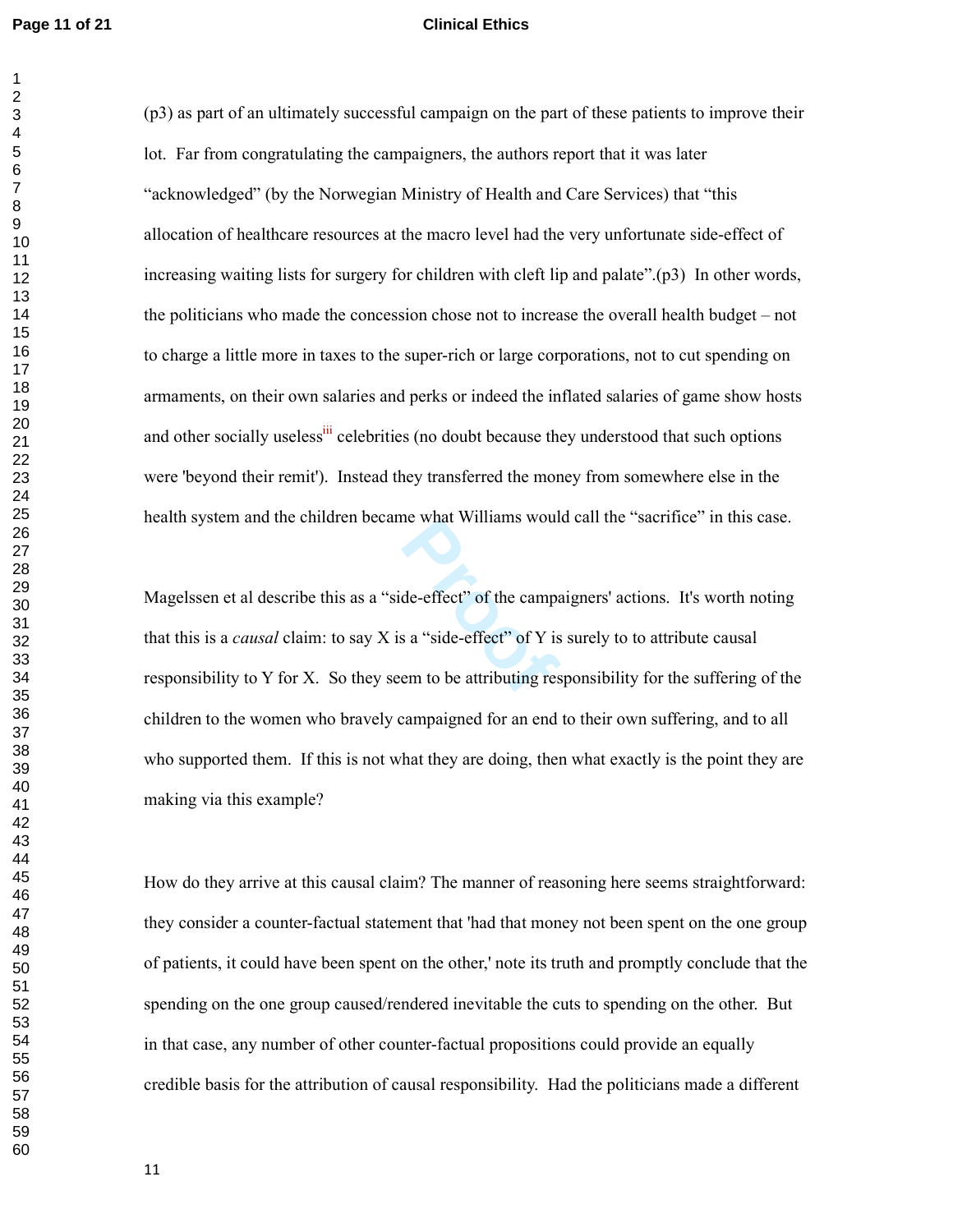bu given the to want to<br>time that allows us to c<br>s/is not "avoidable"? T<br>cance we accord to the<br>well serve the interest: decision resulting in one of the alternatives listed above, then both the breast cancer patients and the children awaiting surgery could have been funded, while (for instance) the profits of the makers of *Norway's Got Talent* could have been taxed more heavily. So the profits of the makers of that particular exploitative pulp entertainment show could equally be characterised as the cause of the children's suffering. (As could expenditure on armaments &etc.) The point is, it is all a matter of which counter-factual you are prepared to consider, and the range of counter-factual possibilities the authors are prepared to consider is quite simply a result of their *stipulation* that they will only consider possibilities delimited by the health budget as it so happens to be fixed. There is no more 'objective' reason for this stipulation than the fact that this is the declared remit of their discourse. The question then arises, for Wyller and others: what rational grounds have you given me to want to be part of that discourse? Why not be part of a less restrictive discourse, that allows us to consider broader social factors in our analysis of the causes and what is/is not "avoidable"? The question is not which realities we are aware of, but the moral significance we accord to them in determining our own thinking and actions. While it might well serve the interests of the minister for health to wish to restrict all thinking to the options available given 'the system as it is', it is by no means clear why that is a useful or even morally acceptable starting point for clinicians or indeed for citizens. It must sometimes be part of our role to do all we can to challenge the limits imposed upon us. To consider another counter-factual possibility: the citizens of Norway could have had as vociferous a campaign for the children with cleft lip and palate as the one launched for the breast cancer patients. It need not have been restricted to the citizens of Norway – I could have joined the campaign. So we all bear responsibility for the failures of the system, every time we tolerate injustice, every time we rationalise the suffering of another human being.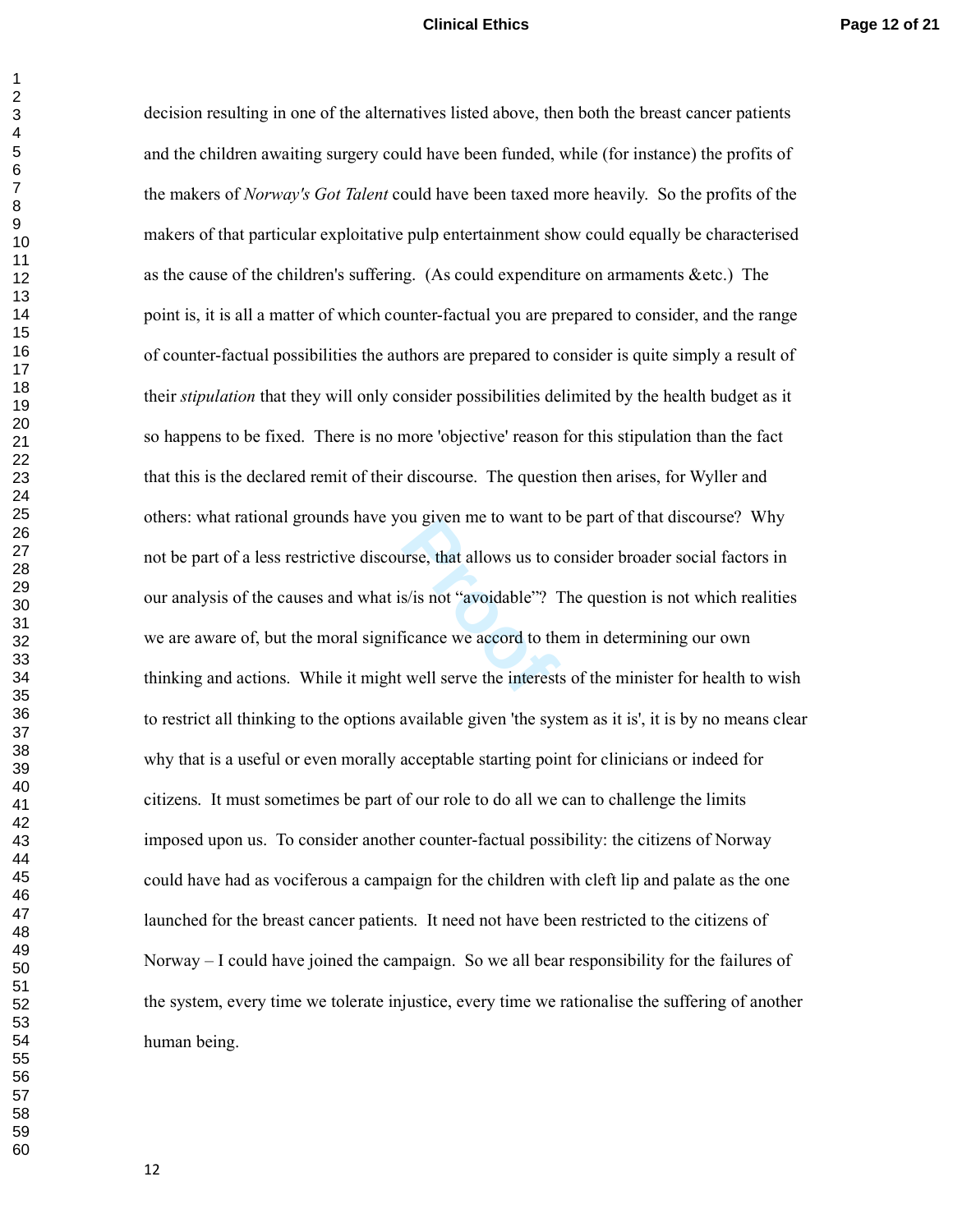#### **Page 13 of 21 Clinical Ethics**

#### **Making progress**

What concerns me about the view of Magelssen et al is the sense coming across from their paper that such broader political questions can be neatly ruled off from any discussion of the ethics of practice, and a subsequent lack of investigation of their own role as theorists. We all agree that sometimes professionals will not be able to 'defend their corner' in the way I have used this term, and the economic constraints upon them will force them to provide suboptimal care to their patients. It is not clear that, when this happens, there need be any nonarbitrary answer to the question: who should suffer? To act as though there must be, to make it one's job to find this answer, may seem commendable, but it may serve to place a rational gloss on brute factors whose arbitrariness really should be made clear to all, such that people actually start to have the feelings of outrage that Magelssen et al seem, at times, to be disparaging (see the previous point about "sentimentality").

bout "sentimentality").<br>
bout "sentimentality").<br>
now regard as wildly if<br>
at changing them was Historically, arrangements we would now regard as wildly irrational and patently unjust have been defended by those who noted that changing them was 'unrealistic' – where being unrealistic means calling for something that is simply not viable given background economic arrangements that are considered beyond the remit of the topic under discussion. Some slave societies are better and some are worse than others, and the same can be said of particular slave owners. So it might have seemed 'reasonable' at certain points in human history to develop an 'ethics of slavery', to encourage more 'ethical' slave owners for the benefit of slaves. The problem with this idea is that slavery is inherently immoral, so any such 'ethic' is patently untenable:

"If our starting point is a slave society and that 'background context' is outside the scope of our discussion, we simply cannot arrive at a solution to the problem of how to organise the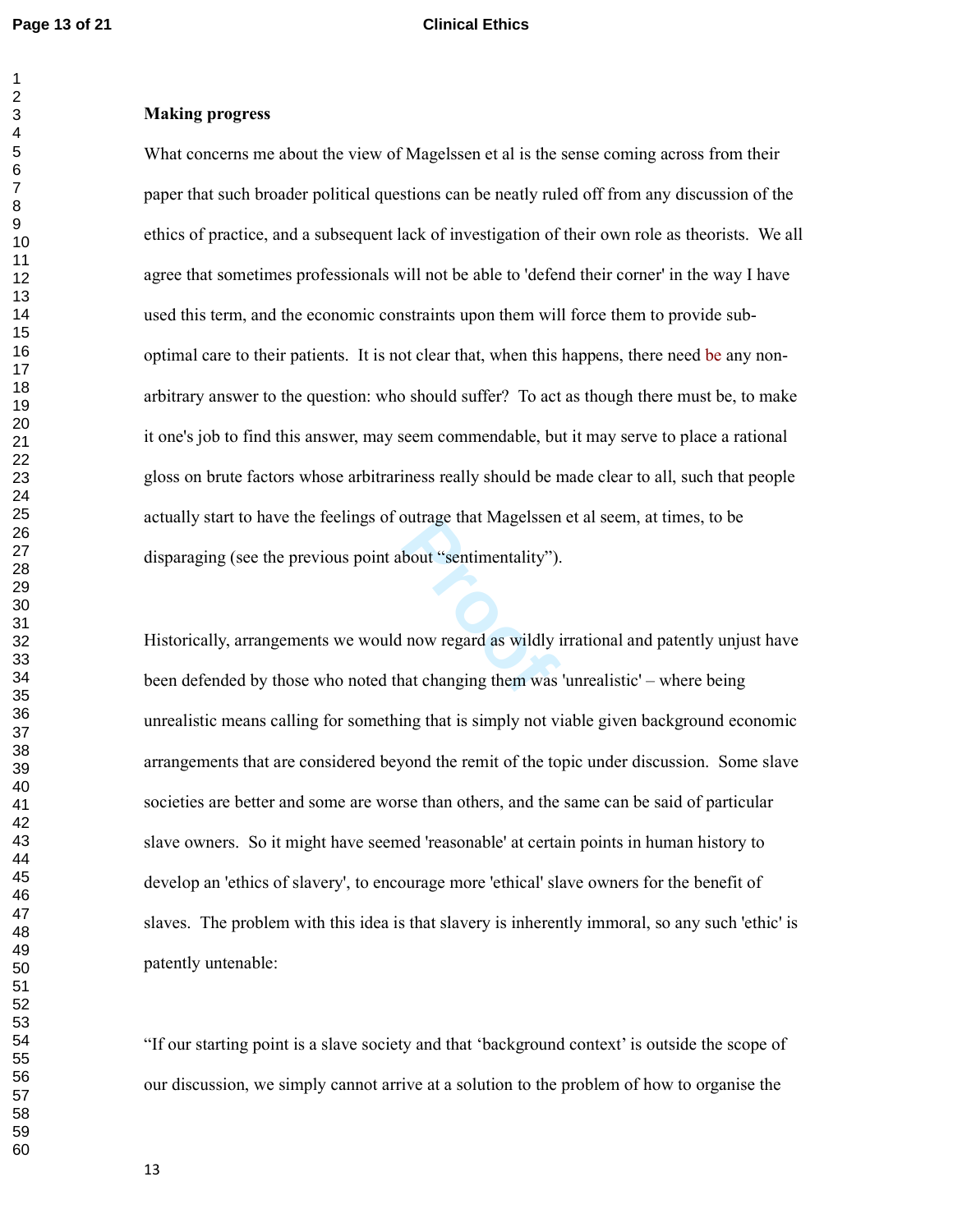production of life's necessities that is 'fair to all concerned'. Why should we just assume that our own place in history is so much more fortunate, that given this starting point we can find rational and fair solutions to our social problems without fundamental social change?"  $6($ p59)

Is it not even possible that our current social and economic arrangements – with all of the inequality and suffering they necessitate – are the real problem, in the same way that (most of us readily accept) the underlying social and economic arrangements in many earlier human societies were the true obstacles to justice and social progress? In that case we need to be very careful, as theorists, about work we do that might serve to vindicate such arrangements:

bootens via rationar me<br>
possible within the pres<br>
dically if reason is to su<br>
ts certain arbitrary limi<br>
<sup>2</sup> assumptions, such the "By offering solutions to practical problems via rational methods, ethicists confirm that 'rational' and 'ethical' solutions are possible within the present political environment: it is not that the environment must change radically if reason is to survive at all, but rather rational debate can flourish provided it accepts certain arbitrary limits placed upon it. By agreeing to work within the confines of 'realistic' assumptions, such theorists may find that their work functions to underwrite the very conceptions of reality and practice which must change if social rationality is even to be possible."  $\binom{4}{155}$ 

Consider the response of Magelssen et al to Wyller's claim that the application of universal moral principles to determine "fair" decisions in particular cases led to morally "arbitrary" outcomes, while his preferred "ethics of proximity" furnished the role of caregiver with a moral framework. Their answer reflects what I have elsewhere characterised as an assumption about proper *methodology* in applied ethics.<sup>5</sup> They answer that, if rationing is unavoidable given the system as it is (which they believe they have demonstrated to be a fact) then "a well-developed modern professional ethic ought to be able to incorporate and justify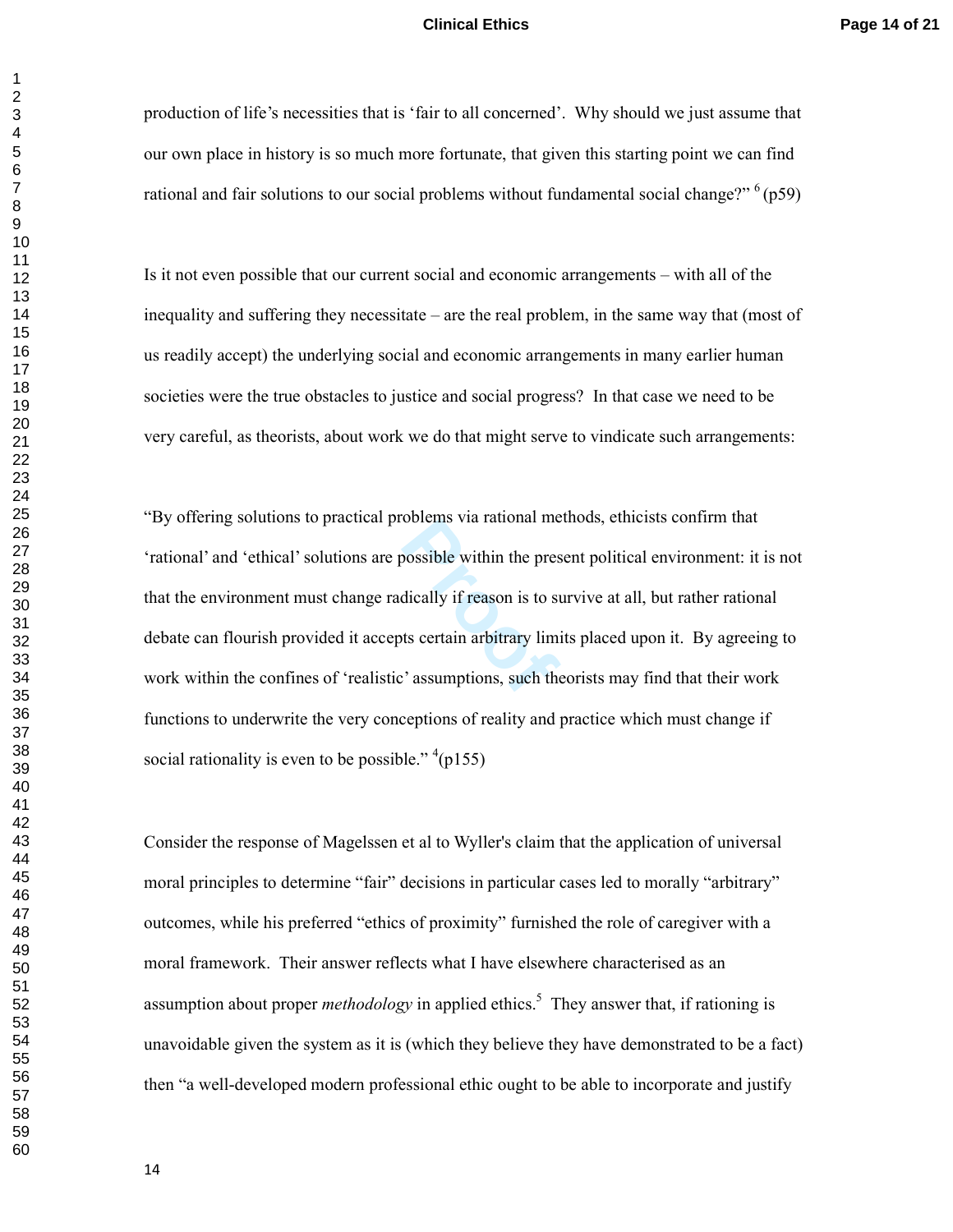#### **Page 15 of 21 Clinical Ethics**

notions of justice and rationing" and their concern about "proximity and care ethics approaches" is that they may be "simply unsuited to provide such an ethical framework for medicine".(p6) This does suggest they regard it as the job of applied moral theorists to explain, given the world as it is, how non-arbitrary solutions are in fact possible, however intuitively unfair and arbitrary the rationing process might appear to the ethically untrained.

reashe to be Teasona<br>
reed to keep the system<br>
people failing (or inde<br>
thope of actually changed Such theorists risk becoming implicit apologists for the political status quo. When one considers the sheer irrationality of the broader social order, that allows the salary of an individual CEO to exceed the entire health budget of a developing world nation, while something in the region of 29,000 children per day die in the developing world from povertyrelated disease and malnutrition, the desire to be "reasonable" in their sense, to frame one's moral thinking with reference to the need to keep the system as it is ticking over, might depreciate. It is by large numbers of people failing (or indeed refusing) to work within the current realities that we have the best hope of actually changing those realities.

#### **References**

1. Shaw, GB, (1948) *Man and Superman*, Penguin Books, London

2. Daniels N & Sabin JE (2008). *Setting limits fairly: learning to share resources for health.* New York: Oxford University Press

3. Magelssen M, Nortvedt P, Solbakk JH. (2016) Rationing at the bedside: Immoral or unavoidable? *Clinical Ethics* xx-xx

4. Loughlin M. (2002) *Ethics, management and mythology. Rational decision making for health service professionals.* Oxon: Radcliffe Medical Press

5. Loughlin (2002) Arguments at cross-purposes: moral epistemology and medical ethics. *Journal of Medical Ethics* 28, 28-32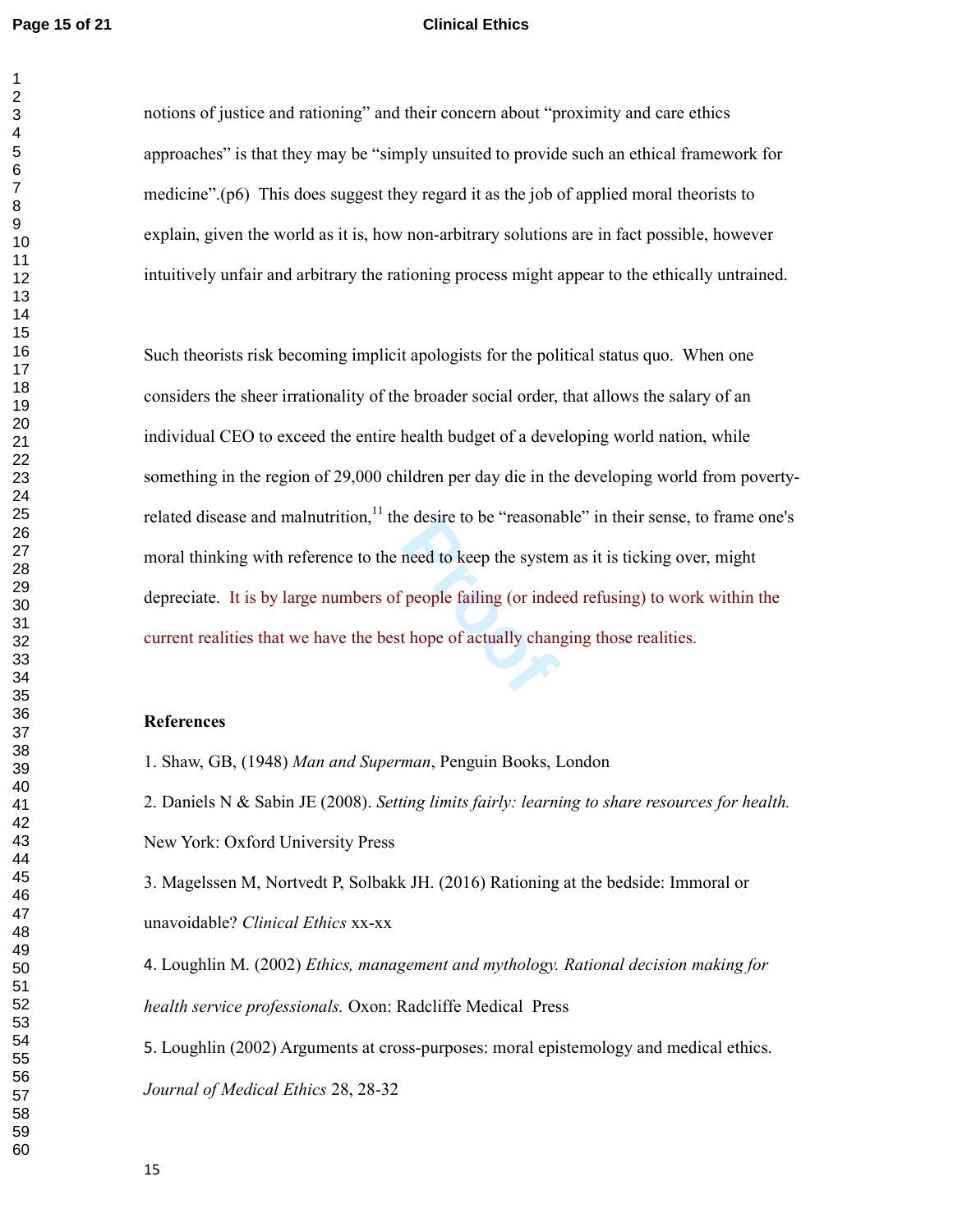6. Loughlin, M (2007) Thinking: where to start. Chapter 9 of Roulston, S (ed.) *Prioritising Child Health: Principles and Practice* Routledge, London, 51-62

7. Wyller VB. (2015) Give the doctor what is due to the doctor! Why "fair rationing at the

bedside" is impossible. In: Danis M, Hurst S, Fleck L, et al. (eds) *Fair Resource Allocation* 

*and Rationing at the Bedside.* New York, NY: Oxford University Press, pp. 253-262

8. Wyller VB (2016) The bedside rationing paradigm and the shortcomings of modernist

ethics. *Clinical Ethics* xx-xx

9. Mill, JS (1983) *On Liberty* JM Dent & Sons Ltd., London

10. Williams, A (1995) 'Economics, QALYs and Medical Ethics – a health economist's

perspective' *Health Care Analysis* **3**, 221-6

11. UNICEF (2015) http://www.unicef.org/mdg/childmortality.html (last accessed: 21/8/16)

**Proof**<br>the relevant theory soficially be<br>decisions were made by soficially be violated by the vidam commits me to the vidam that "literally any quest i Or at the very least, that the employment of the relevant theory somehow renders the whole process more rational, more justified than one where decisions were made by some patently arbitrary process, such as a lottery.

ii A reviewer for this journal suggests this claim commits me to the view that "all moral decisions are arbitrary". It doesn't. The denial of the claim that "literally any question about what one ought to do admits of a determinate answer" does not imply the assertion that "no question about what one ought to do admits of a determinate answer". Given the choice between not killing anyone at the conference and killing five delegates, I should clearly make the decision not to kill anyone! (Anyone who purports to disagree is either disingenuous or psychotic.) But if you insist on saying: "But suppose you simply have to kill five people, how should you select them?" then there is no reason to assume that I must be able to supply a non-arbitrary answer to that particular question. To assume that you can set up any situation you like, limit the choices available in any way you like, then wheel in Kantian, utilitarian or some other moral theory to provide a determinate answer to the question "so what should you do?" is to abuse these moral theories<sup>4</sup> : they were designed to consider fundamental questions about the nature of moral thinking, not to rationalise any decision you may care to make or to prove that there just has to be a determinate answer to literally any question you care to frame.

iii A reviewer points out that this is a "value-loaded" term, as is my previous use of the term "bolshy" and my later assertion that shows like Britain's Got Talent, America's Got Talent, Norway's Got Talent and (by implication) all the other members of the "Got Talent" family are "exploitative". Let's be clear, there is nothing whatsoever to be ashamed of in being a "bolshy" worker: the whole point of this paper is to praise the "unreasonable" worker who defends her/his corner in the sense I explain. So there is nothing pejorative about this term. The same cannot be said for terms like "useless" and "exploitative". My view is that a TV show which invites desperate and often deeply misguided people to prove they "have talent" in front of a panel of wealthy celebrities, to be routinely subjected to public humiliation (except in the rare cases where a true "gem" is found, and instantly signed up to an extremely restrictive contract by the show's multi-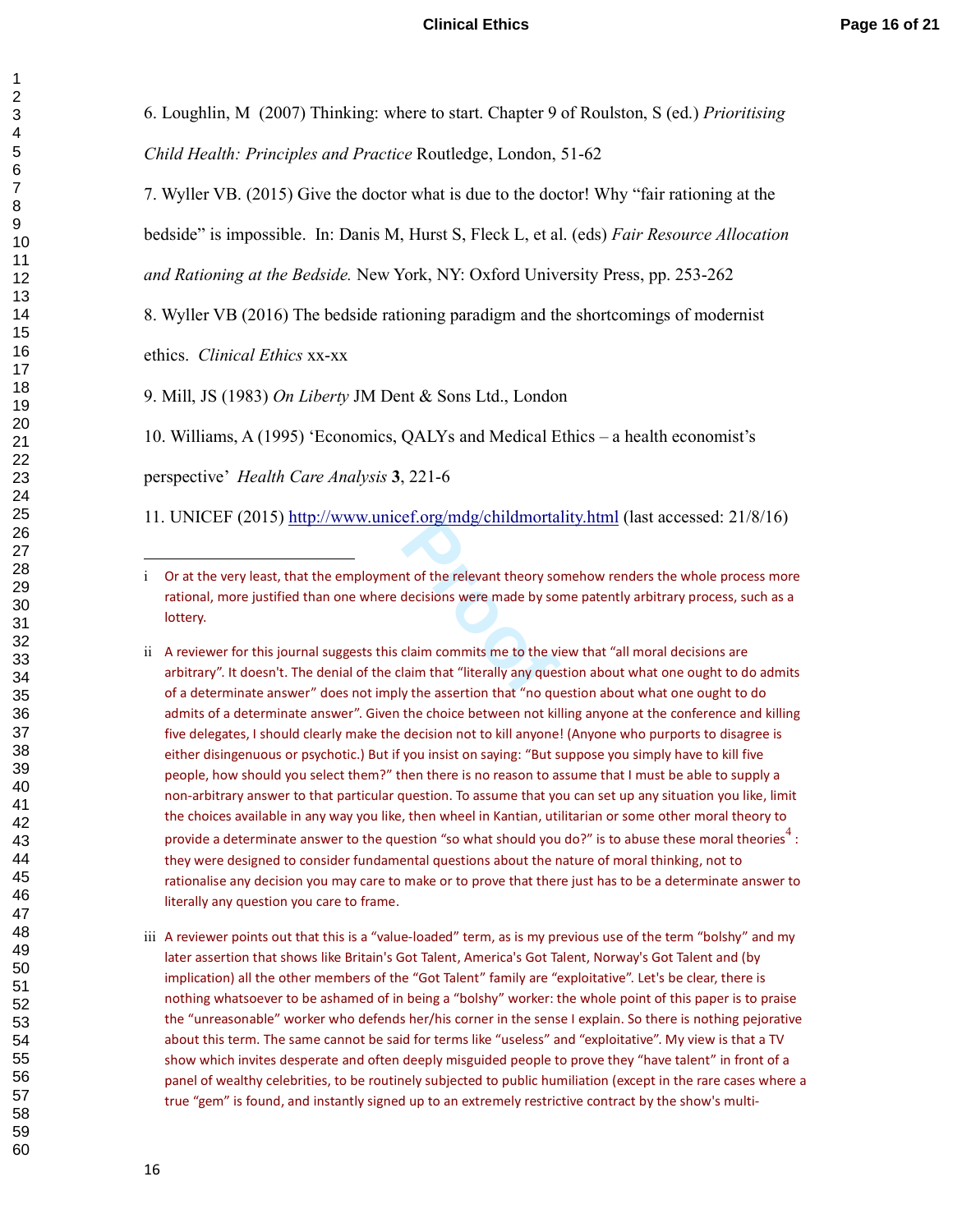### **Page 17 of 21 Clinical Ethics**

  millionaire founder) is indeed "exploitative". If there were such a thing as the Platonic Form of Exploitation then this show would be it. Frankly, the term "useless" is far too moderate a characterisation of its founder and key presenter, known affectionately as "Mr Nasty" by his admirers for the hilarious way he "savages" the array of "flops" paraded before him while "earning" his annual income of something in excess of £50 million.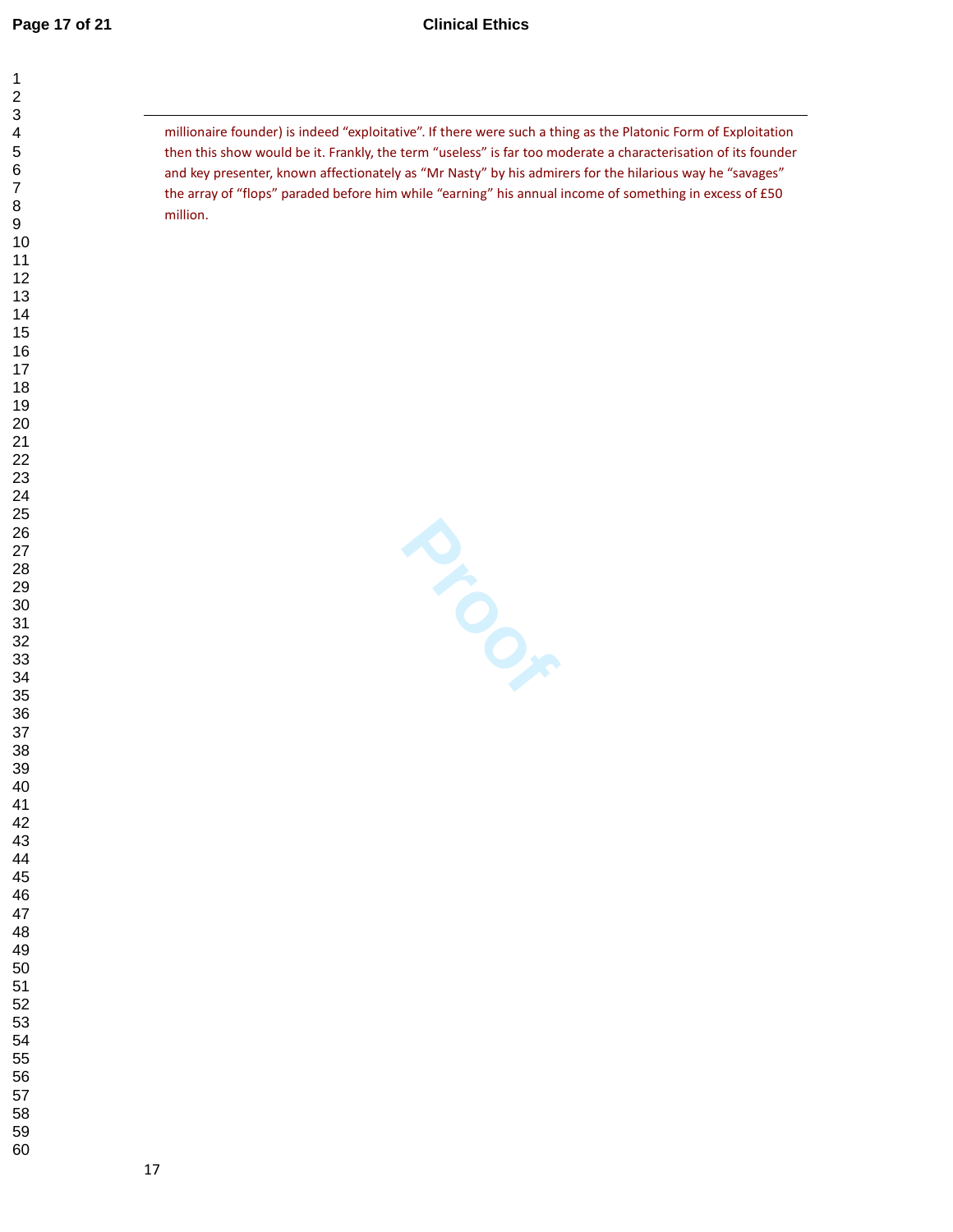# I thank the reviewer for these comments. I'll try to respond to them below, indicating where I have revised the paper in response to the comments.

#### SUMMARY:

In this article, the author argues that by being "reasonable" and accepting the "unavoidability of rationing", health care ethicists are in fact neglecting important larger ethical and political issues, as well as endorsing "the very structures that need to change if real moral progress is to be made". The author furthermore argues that certain lines of ethical reasoning, here illustrated by an article by Magelssen et al, provide a false sheen of "non-arbitrariness" to (higher-order) priority decisions. Yes that's a fair summary of the key claims of the paper.

#### COMMENTS REGARDING THE ARGUMENTATION:

it's an endnote so the text<br>o blunt (apologies if it is)<br>taethics is not needed h<br>later raise concerns abo<br>ed elsewhere would not,<br>7, lines 50-57) that "to us<br>wer here, that the choice<br>iderations of procedural<br>by a theoret Whereas I find the author's claim that ethicists ought to scrutinize "the larger picture" relevant and interesting, I am less convinced by the discussion on "arbitrariness". The two are intrinsically linked: it is the failure to consider the broader picture that renders the solutions offered morally arbitrary. All in all, it seems that the author claims that all moral decisions are arbitrary (?), see especially pg 8, lines 52-54. If so, the problem cannot be that "higher-order" priority setting decisions are arbitrary whereas those made by the physician are not, but rather that any claim by anybody that their decisions are "non-arbitrary" is invalid. This point could be more clearly spelled out. This is a rather puzzling reading which must reflect significant differences in our intellectual starting points. I have been criticised before by bioethicists who (correctly) identified my metaethical presuppositions as realist. No-one thus far has thought my arguments presupposed that 'all moral decisions are arbitrary'. I have added a footnote at the point you reference (p8, line 54) which hopefully makes it clear why this is a misreading. (Actually it's an endnote so the text appears on p17 of the revised document.) Hopefully the note is not too blunt (apologies if it is) but I am attempting to be succinct. A full exposition of my own position in metaethics is not needed here and would lead the discussion away from the main subject matter. You later raise concerns about too much 'autocitation', so expounding further on what I have argued elsewhere would not, I take it, be welcomed. Furthermore, the author claims (on pg 7, lines 50-57) that "to use some theoretical device …. is to assume that there really is a correct answer here, that the choice is not morally arbitrary". I do not agree with this claim. For instance, considerations of procedural justice may apply. What precisely is being claimed here? That you can employ a theoretical device such as the QALY, or a Rawlsian conception of procedural justice, but admit that there is no correct answer, that the choice is arbitrary? People can make arbitrary choices without the help of bioethicists, so what role, then, does the theoretical device play – other than to give the *appearance* of a non-arbitrary solution? One possibility is that you are appealing here to the Rawlsian idea of 'pure procedural justice' and the distinction between the justice of processes and of outcomes. But to say that such considerations 'may apply' here is not to say that choices are 'arbitrary': a defender of pure procedural justice would argue that, once the 'right' process has been adopted, whatever outcome ensues it is justified precisely as the outcome of the right process – on such a view, that is the only justification it needs, and to say it is justified is, precisely, to deny that it is an arbitrary choice. Again, I have added an endnote at the point you reference ( $p7$ , line 57 – the text again appearing on  $p17$ ) which hopefully expands on this point, bringing in the possibility of a procedural approach.

More importantly, any system of ethics is contingent upon accepting some sort of moral ground, be it principlist, Kantian, or utilitarian. As soon as this is done subsequent choices are not in fact "arbitrary". So it seems you now agree with my claim that to employ such a device is to assume or imply that the choice is not morally arbitrary. You surely are not saying that any evocation of theoretical language guarantees that the theory is being legitimately employed and that its employment really does provide an adequate justification of the conclusion reached? As I say in the two sentences which immediately follow the one you quote, that is precisely the point that needs arguing – it should not be an assumption of the discourse.

Equally, I do not agree with the author when he writes that "if a system prevents us from giving people the care they deserve, then that system represents… an arbitrary barrier" (pg 9). The problem, in that case, is not that the system is arbitrary but that it is ethically flawed. You could make a good

> 59 60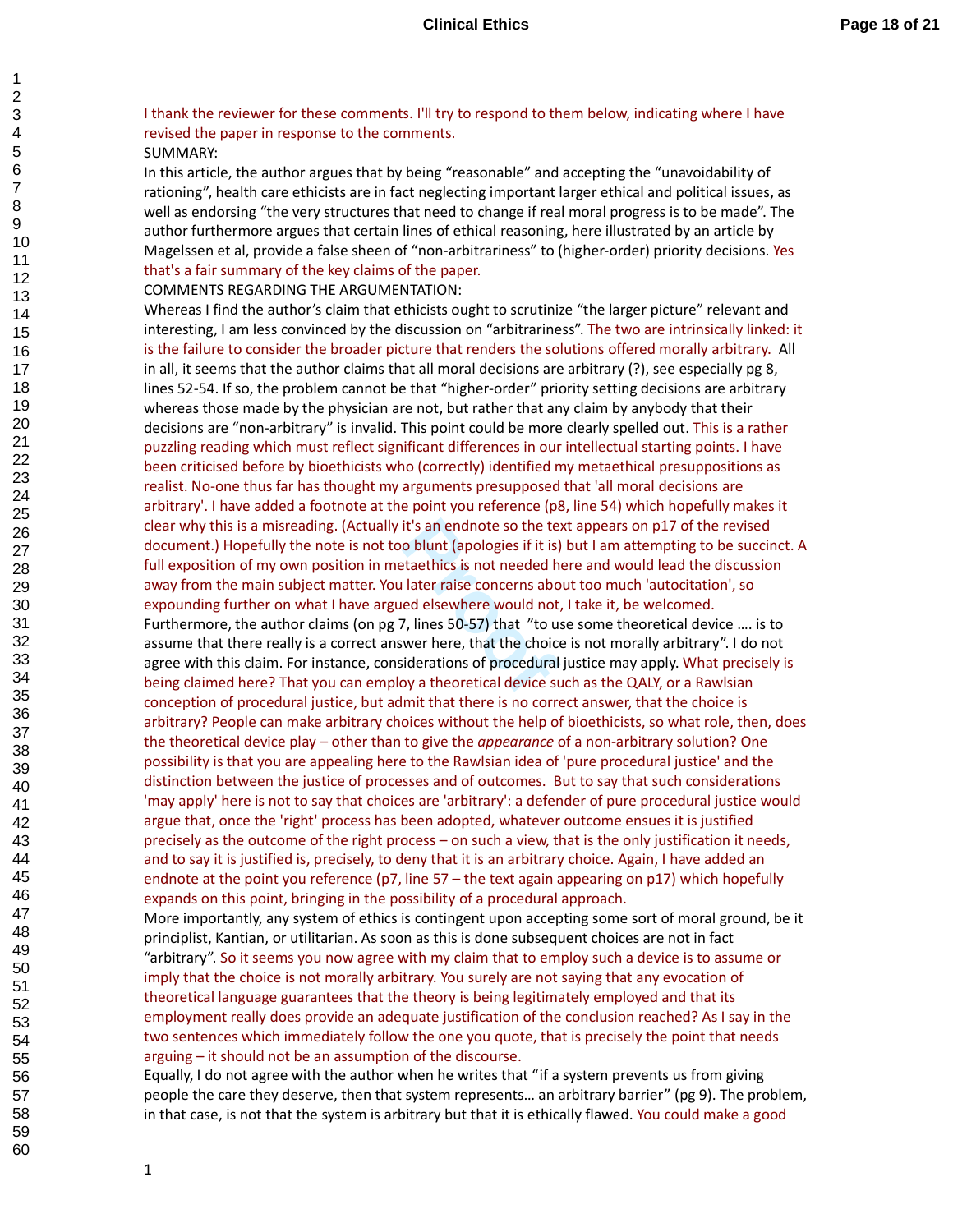#### **Page 19 of 21 Clinical Ethics**

case for saying the system is 'ethically flawed' but there is no logical incompatibility with that use of language and my own. (But your preferred use of language encourages you to move to the point below.)

profit to preserve our integr<br>progress in the 'overall' :<br>raints of the system they<br>in fact designed to unde<br>pnal' or 'ethical' solutions<br>uably an abuse of his wo<br>l've added a reference to<br>to trust any reader who v<br>article Summing up, I feel that the reasoning about "arbitrariness" should either be developed further, or downplayed. I would also like to know just what the author recommends instead of the "arbitrariness" of the model proposed by Magelssen et al. I think it's here that the differences between our intellectual starting points (what I call our conceptions about the proper 'remit' of our enquiry and its effects on our assumptions about proper methodology) really come into play. You already know that I support Wyller's view about doing the best for the patient in front of you, as expressed in his 'Good Samaritan' argument quoted on my p9. But that strikes you as patently incomplete, failing to answer the most obvious and pertinent questions. Your natural assumption is that, if I think a particular overall system is 'ethically flawed', then I should be able to propose/ 'recommend' a better model that can realistically be achieved given the world as it is. (Or else I am not understanding 'the facts'or being 'realistic' – see your [mocking?] use of these terms in inverted commas below.) Yours is a popular conception of the 'pragmatic' and the 'realistic', one with a huge influence on debates in bioethics, but it is not mine. Pragmatic questions are ones which face real people in their particular situations. This is precisely why I prefer the language of 'arbitrariness' to that of a system being 'ethically flawed'. At any particular point in history, people can be faced with systems constraining their behaviour that have simply evolved: they have not been designed as some sort of overarching moral plan – there isn't a flaw in the plan but rather *there is no plan*. As I have argued extensively in the texts and papers you suggest I cite too much, the best we can do in such a context is, as Aristotle advised, to attempt to preserve our integrity in contexts which will tend to corrupt us. The best way to bring about progress in the 'overall' system is for the Wyllers of this world to continue to resist the arbitrary constraints of the system they have to work with – not to attempt to bring work such as Kant's (which was in fact designed to understand fundamental philosophical questions about reasoning) to find 'rational' or 'ethical' solutions to problems within contexts he could never have envisaged. (This is arguably an abuse of his work, but again, to go into this in more detail would mean more 'autocitation'. I've added a reference to this point to the second endnote, appearing on p17. Beyond that, I'd like to trust any reader who wants more detail on this argument to follow-up the references already in the article. I can't make anyone do this, I can't stop people from simply assuming I'm wrong about something without even reading the work I cite in support of my claims, but I naively hope that academics won't proceed in that way.)

Regardless of "higher order" policy decisions, physicians will always be faced with priority setting decisions (How long to spend with this patient? What ailment to treat first? etc). Given this "fact" (or am I being too "realistic" here?), what indeed should inform the physician in such decisions? Nonarbitrary decisions from within the physicians "defended corner", that is: from close to the clinical reality, perhaps influenced by the author's preferred "ethics of proximity"? Or should physicians' decisions be informed by other, less arbitrary "higher-order" principles – if so, which are these principles? Or should each physician embrace the "arbitrariness" of ethical decision-making, prioritizing as he/she chooses? To my mind, this would inevitably lead to injustice and unpredictability for the patient, as well as a lack of transparency regarding ethics in health care. The author's developed view on this issue would lend further relevance to the present article. See my previous response. If the only decision the system allows us is just plain arbitrary (eg either cut the spending to the women with breast cancer or the children with cleft lip and palate) then we should admit it, and get angry about it – not rationalise it by acting as though Kant's ethics can somehow resolve a problem Kant never set out to solve. To bring in such theoretical language is not to create transparency but the very opposite: to make an arbitrary decision seem non-arbitrary and to distract attention from the social conditions that require that choice. There could indeed be a non-arbitrary answer, even at what you call the 'higher order' level eg spend on both sets of patients by cutting the money spent on WMDs or charging a higher rate of tax to Simon Cowell and his cohorts. But if you tell me such alternatives are ruled out and I must choose between the two sets of patients, then the choice in that case is arbitrary, and the transparent, honest response is to admit this. The very fact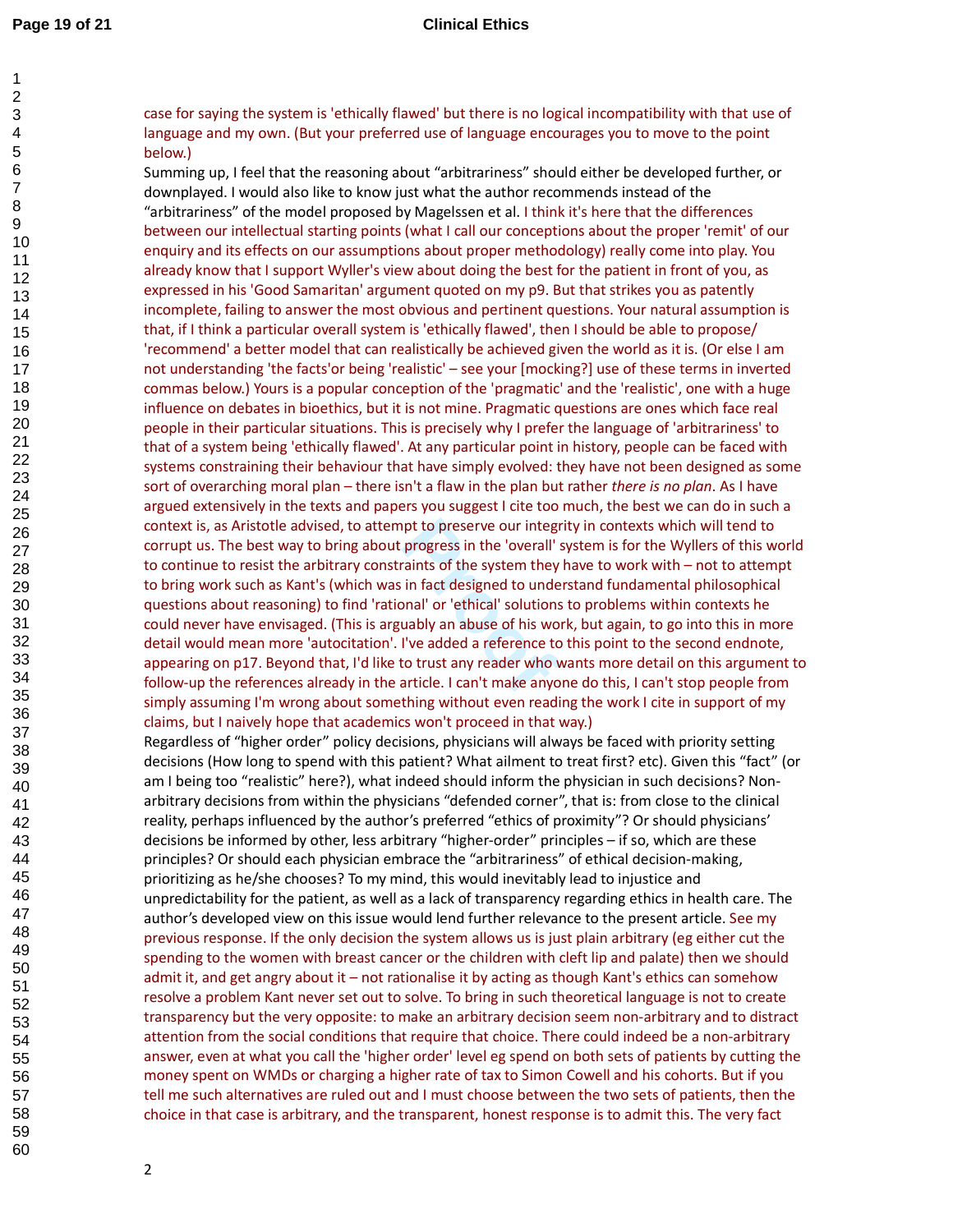#### that in many practical contexts, practitioners may be able to make non-arbitrary choices does not in any way imply that all choices about 'rationing' must be non-arbitrary.

I also wish to disagree when the author, on pg 11, claims that Magelssen et al "attribute responsibility" by describing as a "side-effect" the transfer of money from somewhere else in the health system (from the care of children with cleft palate) to "the women who bravely campaigned for an end to their own suffering". Describing this transfer as a side-effect needs not necessarily entail claiming that the women are responsible for the fate of the children – compare for instance the "doctrine of double effect", or Schlomi Segalls insistence that responsibility hinges on whether the outcomes (of an action) are such that "it would have been unreasonable to expect them to avoid" (Segall: Health, Luck and Justice, pg 13). This matter could be explored further. This is a point of logic. The section is entitled 'Causal reasoning in the rationing debate' and the paragraph you quote makes it very clear that what is being discussed is a claim about causal responsibility: the claim that A is a 'side-effect' of B is the attribution of causal responsibility for A to B. Considerations of the Double Effects Doctrine in no way contradict this straightforward point – and if Maelssen et al are not making this causal claim, then their use of the example in context simply has no relevance to the point they are making. The principle of charity suggests I should read them as making sense: I therefore read them as making the causal claim I attribute to them. The DDE concerns attempts to avoid moral responsibility for certain forseeable and unpleasant consequences by construing them as 'sideeffects' of intended actions, not to alter the logic of the term 'side-effect'. COMMENTS REGARDING LANGUAGE AND STYLE:

care. For reasons suggest<br>t many contributors to d<br>ly straightforward, empir<br>the possibility that any se<br>hey just don't see that as<br>t, let alone justify, the m<br>ragmatic' solutions to 'th<br>while it's only radical cri<br>sitions • I would suggest substituting the word "remit" with limits or scope as these are more common in the debate on priority setting in health care. For reasons suggested above, the word 'remit' seems to me important here. My argument is that many contributors to debates about rationing still seem to treat identifying 'the problems' as a fairly straightforward, empirical exercise, because their evaluative 'remit' is such that they won't consider the possibility that any serious changes to the overall political system might be morally required. (Or they just don't see that as 'relevant' to the debate they are having.) So they see no need to spell out, let alone justify, the moral assumptions underlying their own picture of social reality and their 'pragmatic' solutions to 'the problems' they discuss. It's as though their position is morally neutral, while it's only radical critics of the status quo who need to explain and justify their moral presuppositions. The purpose of my arguments is, precisely, to challenge that 'remit' as intellectually 'arbitrary'.

The author in several places uses what I perceive as value loaded terms. On pg 4: "protect their traditional values and practices from random transformation to suit the prevailing political currents and economic agendas"; on pg 10: "... the more we have a bolshy workforce"; on pg 11 "socially useless celebrities"; on pg 12: "that particular exploitative pulp entertainment show". My strong recommendation would be to replace all such value loaded terms with more neutral phrasings. I do not wish to pretend my own position is morally neutral – given the nature of my criticisms of other commentators, that would be grotesque hypocricy on my part. I've added another endnote (p11, text appearing on p17) owning up to the value-loaded nature of such phrases and suggesting possible justification for the relevant evaluations. Obviously, I realize that such a recommendation may be perceived as yet another way of "protecting from scrutiny" some aspects of the way the current system functions, or indeed as lending legitimacy to "Norway's got talent". This is not my intention, but rather I argue that any normative claims should be clearly spelled out in an ethics article. For instance, if the author wants to push one of the above points, this can be done in a separate section (or indeed a separate article) entitled "Why celebrities are socially useless and what to do about the situation" rather than merely suggesting the "uselessness" of celebrities in a side passage. If you seriously want me to submit a further article detailing the many ways in which mass culture degrades human beings and impoverishes rational and moral discourse then I can submit it. (Not sure if it would fit in with the stated aims and scope of this particular journal though.) I could add another reference to a place where I present arguments on the general decay of popular debate, and its effects on academic debate, but that would involve more 'autocitation'. For now see if the added endnote does the job.